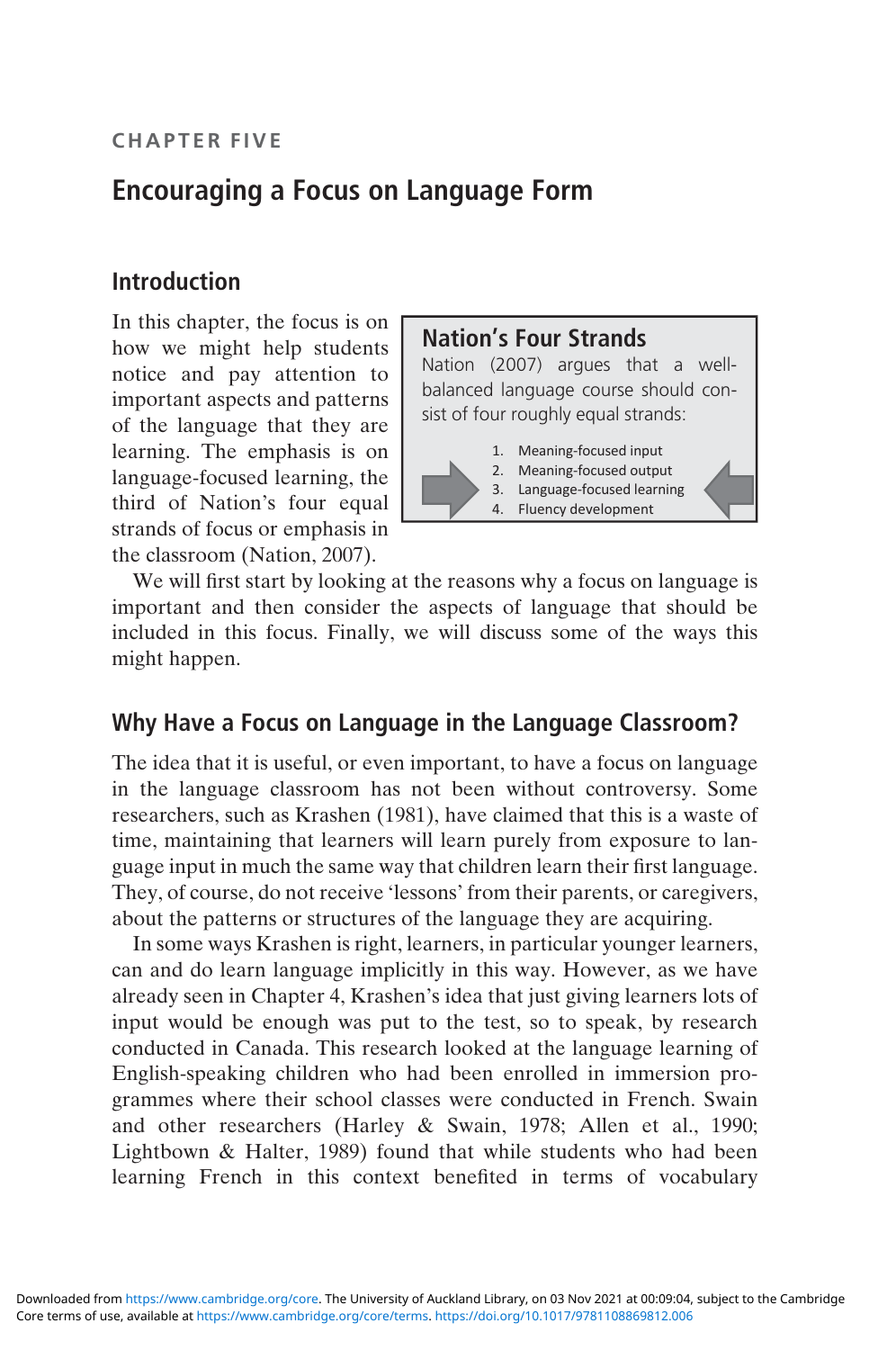development, listening, reading, and speaking skills, they failed to acquire important aspects of the grammar of the language and made serious errors when speaking or writing in French, even though they had been exposed to large amounts of input. In a follow-up study of these students in Grade 8 of secondary school (Lightbown et al., 2002), written work reflected difficulties with spelling, function words (e.g. articles, prepositions, and pronouns), and morphology (e.g. putting a verb into the correct tense).

To explain why students in these classes had such gaps in their language knowledge, it was important to examine how the instruction they had received might differ from that of traditional classrooms. One big difference, which we discussed in Chapter 4, was that they had had limited opportunities to produce

language output. Another key characteristic was the lack of opportunities to focus on grammar or on other features of the language. That meant very little attention to language form. It appeared, then, that the reason they had not acquired many of the important features of the language they were learning was because they had not noticed them. This was despite being exposed to extensive amounts of input (listening and reading) over 6 years of primary and secondary schooling. The absence of opportunities for a focus on language, and for output, had meant a lack of opportunities to pay attention to language and to notice features of the language and how it is structured.

The importance of attention in language learning is underscored in the Noticing Hypothesis (we referred to this in Chapter 3). By 'noticing', Schmidt means the conscious registration of features and patterns in the

### The Interface Hypothesis

Teaching about language can help students notice features of the language and the gap between how they use language and how it should be used. This helps learners acquire language.

(R. Ellis, 2008)

### The Noticing Hypothesis

Learners must notice a language form before it can be learned. (Schmidt, 1995; 2001)

language. For example, learners of English may notice that a noun often ends in 's' and go on to hypothesise that 's' has the meaning of 'more than one'. In his initial version of the Noticing Hypothesis, Schmidt claimed that learners do not learn anything they do

Form can be pronunciation, grammar, vocabulary, features of text, or genres, etc.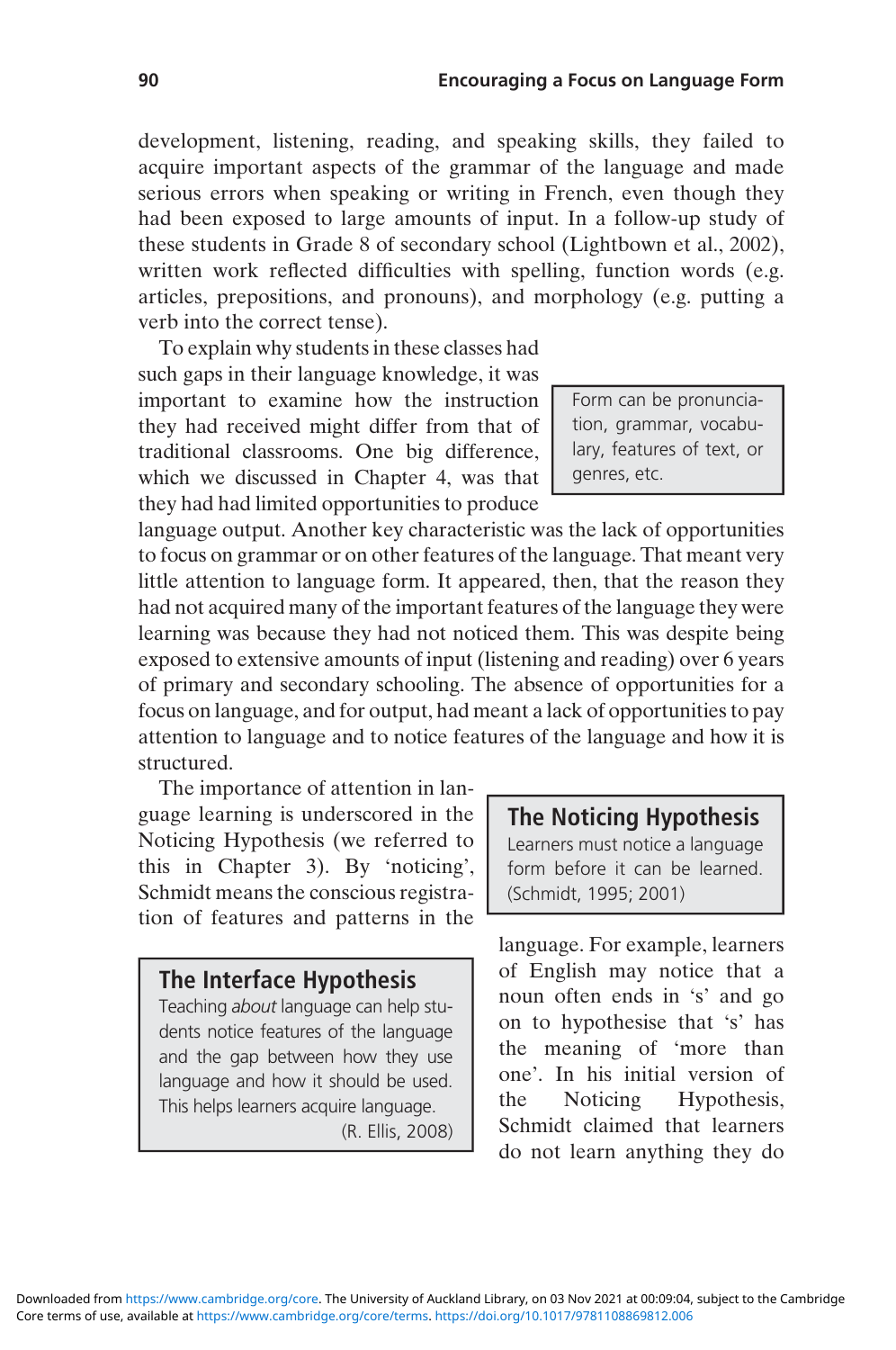not consciously attend to. In other words, no noticing, no learning! However, as we have already seen, learners can pick up features of language that they have no conscious awareness of. Schmidt later modified his theory to suggest that learning will be more effective when learners pay attention to what they are learning, in other words, the more noticing, the more the learning that will result!

To some extent, researchers are still divided over the question of whether and to what extent a focus on language form is important. Some would query, for example, whether teaching learners grammar rules helps them use language in spontaneous production. There is, however, increasing evidence that learning about language may indeed help learners develop the implicit knowledge that they need to be able to use the language fluently (N. Ellis, 2005). 'The Interface Hypothesis' argues that there is a role for teaching about language and for drawing attention to language features and patterns. The claim is that doing so will speed up the learning process and make it more efficient. In fact, paying attention during (any) learning has been described as the 'universal solvent of the mind' (Baars, 1997, p. 304).

## Why Is a Focus on Language Form Particularly Effective for Adolescent Learners?

There is evidence to suggest that providing opportunities for adolescent learners to explicitly focus on language

### Metalinguistic Awareness

'Understanding of how the various components of language work'. (Loewen & Reinders, 2011, p. 114)

form is even more important than it is for the younger learner. This is because around the age of puberty, as we discussed in Chapter 1, learners are capable of learning explicitly (Muñoz, 2006). In fact, some researchers have suggested that, because their language learning abilities are different from those of younger children (DeKeyser, 2000), adolescents need a type of instruction that allows them to use their developing analytic skills. Younger children learn both incidentally (as they happen to notice language they use) and implicitly (without paying purposeful attention). Older learners are more skilled at thinking abstractly. Their growing metalinguistic awareness means that they are more able to reflect on and talk about language (Berman, 2007), and also make comparisons and connections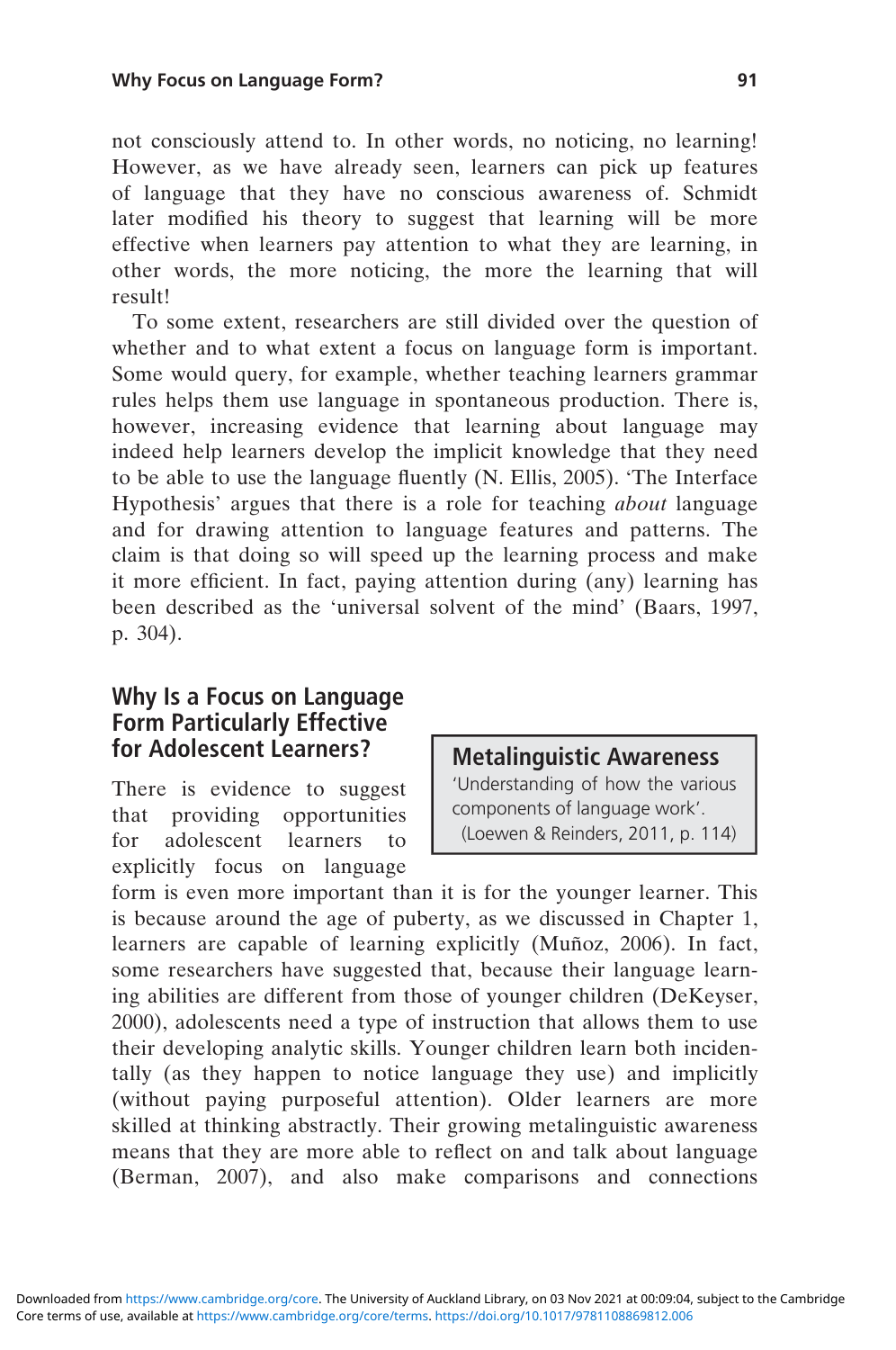between their first language(s) and the one they are learning. All of these changes explain why drawing attention to features of language may, for the adolescent, be a particularly efficient way of learning.

We saw earlier, in this chapter, that students learning in schools where they are immersed in the language they are learning and receiving lots of input were still considered to need opportunities to focus on language form. This is even more the case for learners in foreign language classrooms where the input is 'impoverished'. In Chapter 3 we discussed how, in the typical foreign language classroom, learners do not receive anything like the amount of language input that they need to be able to build up sequences and constructions of language in their memories. There is evidence to suggest that drawing learners' attention specifically and explicitly to language form can help to make up for this deficit and speed up the language learning process (Lightbown & Spada, 2006). It can also help students who may not have noticed aspects of language, perhaps because they lack strengths in analytic ability (see Chapter 2).

# What Do We Mean by Form?

Paying attention to the form of language means that we focus on the linguistic features of the language (Doughty & Williams, 1998). For some, this might suggest grammar. Grammar, however, is one aspect of language form but not the only one. As well as grammar, there is vocabulary, pronunciation, and the appropriate use of language according to context (i.e. pragmatics). In fact, it is difficult to give a comprehensive list of what might be meant by language form as it covers any attention to language and the way that it is used.

In Example 5.1, taken from the Year 10 Spanish classroom, Nicole has students listen to a dialogue. She asks the students to listen for the way that the woman in the dialogue asks for the price of something. In doing this she draws the students' attention to the language the person uses, asking 'so what does she say?' Nicole contrasts what the woman says with the more common phrase that students are already familiar with. This focus and explanation about the way that language is used differently, in a different context, is an example, albeit brief, of focus on form (we put in bold anything that is said in the target language).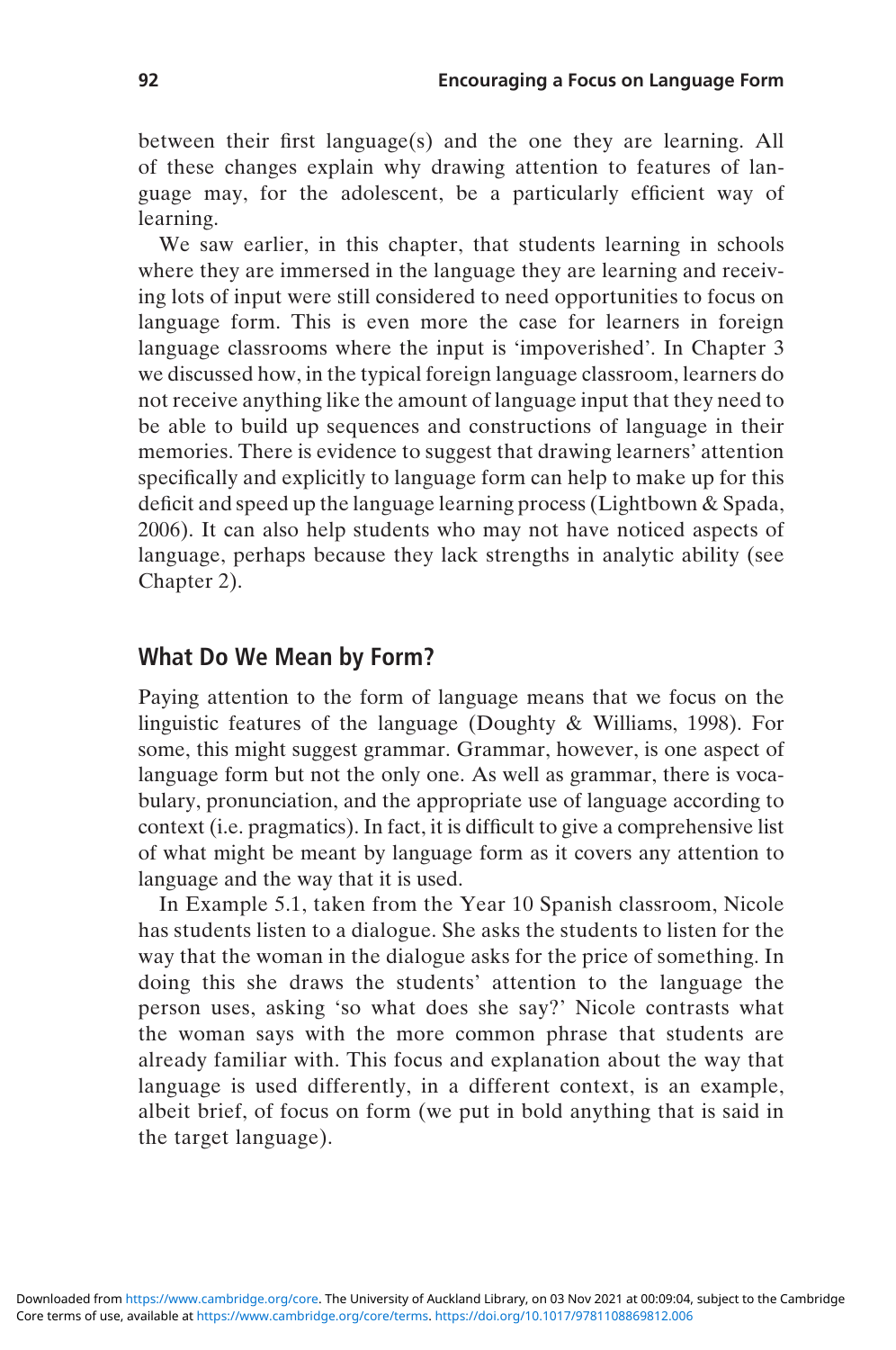### Example 5.1

|   |                                                                                                                                                                                                                                                                                     | <b>Translation</b>                                                                                                                                                        | <b>Explanation</b>                                                                                                                                                                                                                     |
|---|-------------------------------------------------------------------------------------------------------------------------------------------------------------------------------------------------------------------------------------------------------------------------------------|---------------------------------------------------------------------------------------------------------------------------------------------------------------------------|----------------------------------------------------------------------------------------------------------------------------------------------------------------------------------------------------------------------------------------|
| Τ | So what does she say?<br>Did you catch it?                                                                                                                                                                                                                                          |                                                                                                                                                                           | Students have<br>just listened to a<br>dialogue of a<br>woman shopping<br>at a market in<br>South America                                                                                                                              |
| S | She said 'A cómo<br>tiene?'                                                                                                                                                                                                                                                         | She said 'how much<br>is it going for?'                                                                                                                                   |                                                                                                                                                                                                                                        |
| Τ | A cómo tiene?                                                                                                                                                                                                                                                                       | How much is it<br>going for?                                                                                                                                              |                                                                                                                                                                                                                                        |
| S | Yeah                                                                                                                                                                                                                                                                                |                                                                                                                                                                           |                                                                                                                                                                                                                                        |
| Τ | A cómo tiene? Which<br>is quite a local way to<br>say it. A cómo tiene?<br>Tiene el blah blah<br>blah. A cómo tiene?<br>What $-$ uhm what $-$ how<br>much is that going<br>for? $\ldots$<br>Yeah, so it's quite a<br>different way. This is a<br>bit more common:<br>Cuánto cuesta? | How much is it<br>going for? $[]$<br>How much is<br>it going for? It is<br>going for blah blah<br>blah. How<br>much is it going<br>for? $[]$<br>How<br>much does it cost? | Nicole highlights<br>'A cómo tiene?'<br>as a more<br>colloquial, or as<br>she says, 'a local<br>way' of saying<br>the more common<br>'cuánto cuesta?'<br>(how much does<br>it cost?) that<br>students are<br>already familiar<br>with. |

In Example 5.2, from the Year 9 French classroom, Jessica has her students focus on how to use 'fillers' in the way that French speakers would use them. A 'filler' is a sound or word that is used in conversation to give the speaker time to think about what they want to say next and to signal to others that they haven't finished speaking yet. Examples in English are 'um, er, you know, like'.

### Example 5.2

|       | donnez-moi des expressions pour showing that      | Give me some          |
|-------|---------------------------------------------------|-----------------------|
|       | you're thinking en français. Okay, vite, levez la | expressions for       |
|       | main                                              | showing that you're   |
|       |                                                   | thinking in French.   |
|       |                                                   | Okay, quick, put your |
| Rosie | Uh, wait.                                         | hand $up \dots$       |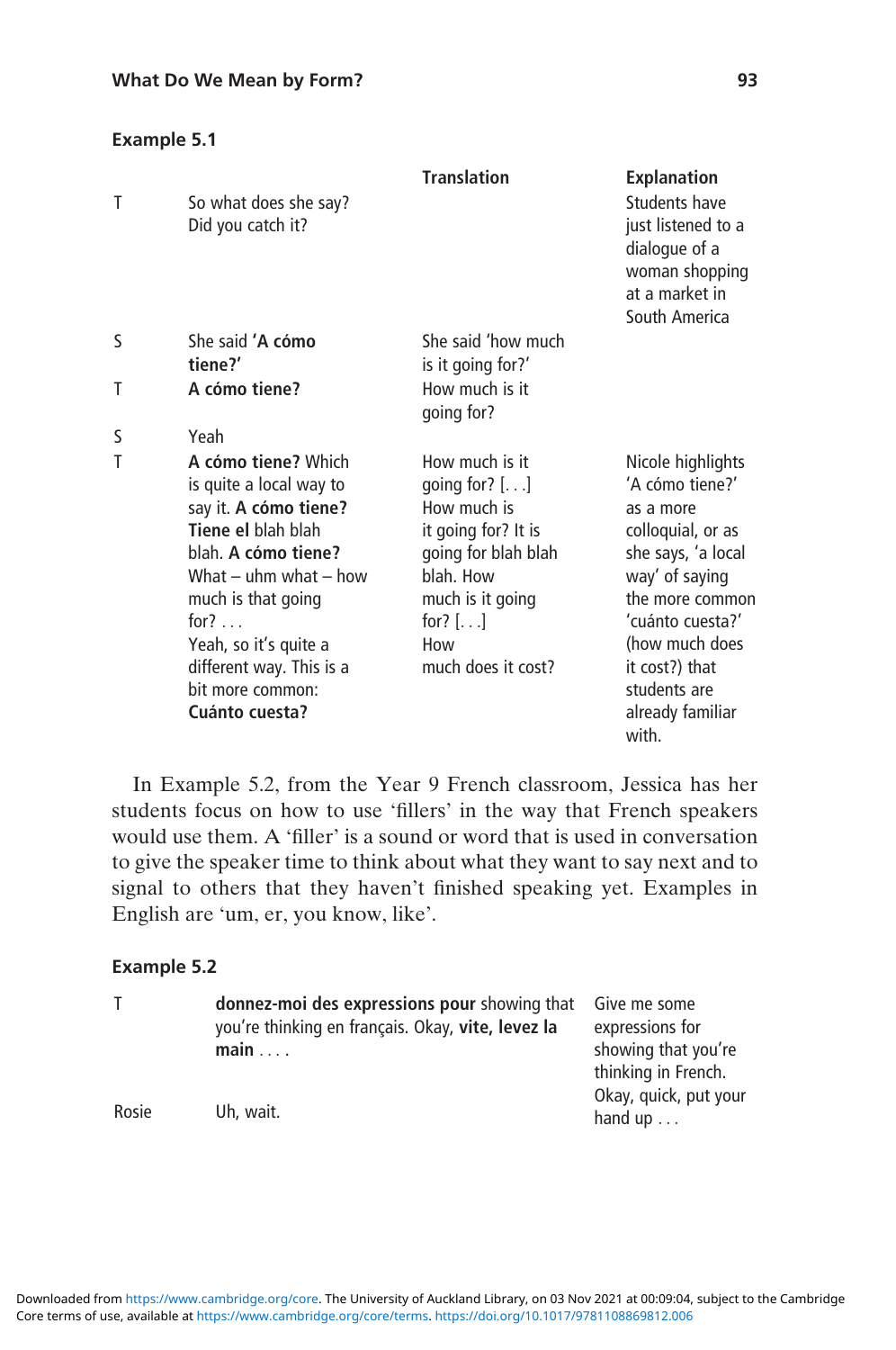| т               | Okay this is a perfect example because Rosie's<br>just been thinking and she went 'uh, wait, what | $\left  \ldots \right $<br>Okay. So in French. |
|-----------------|---------------------------------------------------------------------------------------------------|------------------------------------------------|
|                 | are we saying again?' Okay. So en français. Oui.                                                  | Yes.                                           |
| S               | Donc.                                                                                             | So.                                            |
| Τ               | Donc. Oui.                                                                                        | So. Yes.                                       |
| S               | Euuh.                                                                                             | Er.                                            |
| Τ               | Euuh  Alors.                                                                                      | $Er \dots then.$                               |
| <b>Students</b> | Alors.                                                                                            | Then.                                          |
| т               | If you want to say wait $-$ Attends.                                                              | If you want to say wait<br>- 'Attends'.        |
| <b>Students</b> | Attends                                                                                           | Wait.                                          |
|                 |                                                                                                   |                                                |

In Example 5.3, we have an example of how a teacher briefly focuses her students' attention on an aspect of grammar during a lesson. In this example, Margaret gives her Year 11 students, in their third year of learning French, an explanation of how to say what someone's name was, referring to past instead of present time:

### Example 5.3

T Il s'appelait, s'appelait. So if you're writing about someone in the past and you wanted to say what he was called, you wouldn't say il s'appelle, that's 'he is called' ... Il s'appelait, ok? Il s'appelait. He was called.

# Focusing on Form in the Language Classroom

There seems little doubt that a focus on form in the language classroom is important. However, ideas about how to do this have changed somewhat as research has led to greater understanding about how languages are learnt. More traditional approaches to teaching grammar tended to have the idea of implanting specific grammatical features in the learner. In these classrooms, the teacher

## Focus on FormS

The primary goal of the lesson is to teach specific aspects of language form, often by presenting language rules. (Long, 1991)

would usually choose a particular language feature and plan a lesson around it. Often, the lessons would start with the explanation of some grammar point followed by the requirement to practise the grammar in quite controlled exercises. This has been called an 'isolated' approach to focus on form (Spada & Lightbown, 2008), because the primary aim of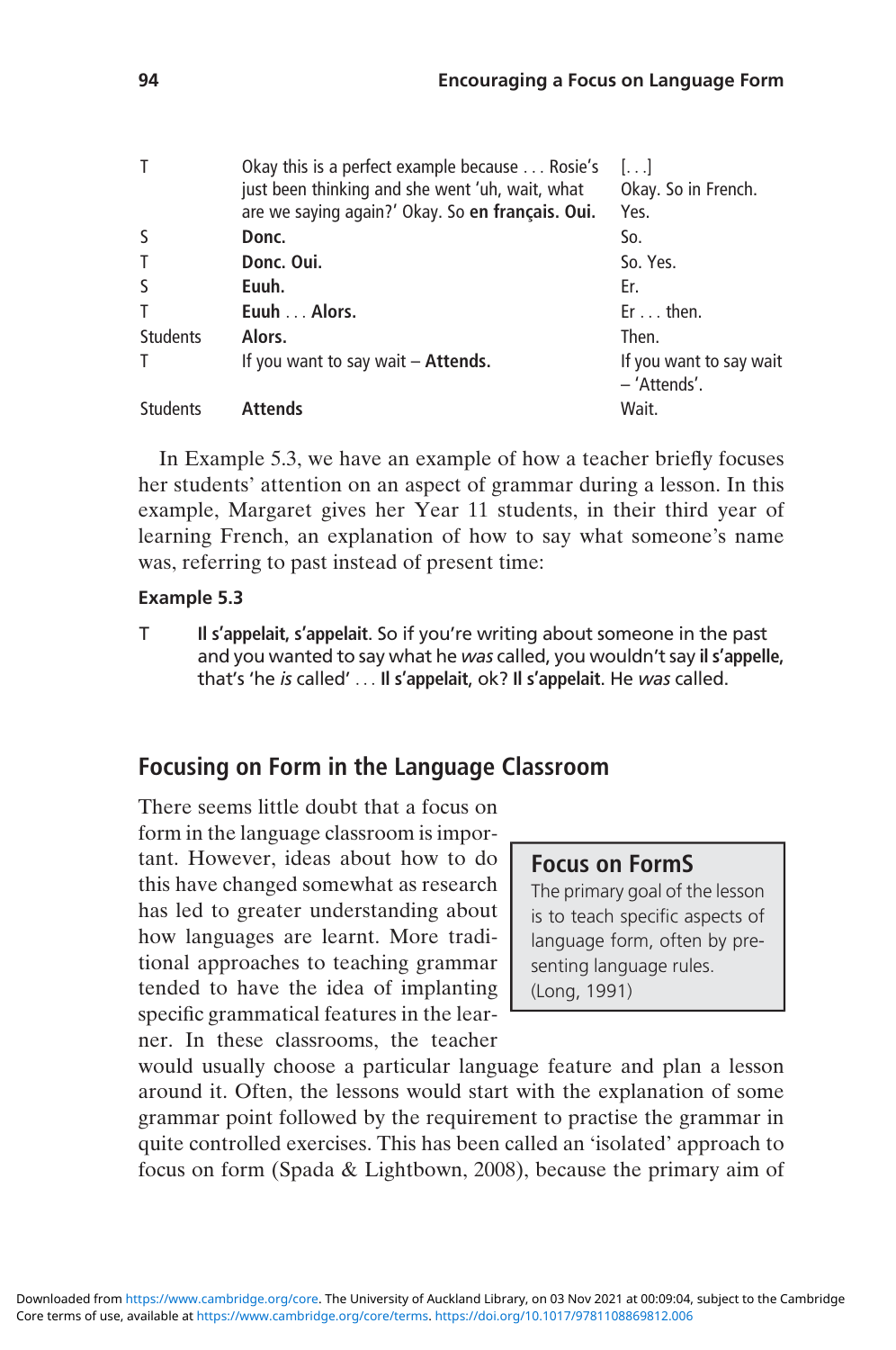the lesson is to teach students about a particular language feature and this feature occurs in activities that are separate from the communicative use of language. This isolated approach to focus on form is similar to what is often called, in the research literature, a Focus on FormS (the use of the capitalised 'S' helps differentiate this approach from Focus on Form).

Increasingly in classrooms today, however, there is a greater emphasis on creating opportunities for students to use language to communicate, that is, to convey meaning or information. Often lessons are planned not so much around the teaching of language structures, but around how

these opportunities to use language will be provided. This does not mean that a focus on form is less important, it means, rather, that the attention to form will arise out of these attempts to understand and use language. In interacting and using language,

### Focus on Form

Attention is given to language form while students are engaged in meaning-oriented activities/tasks. (Long, 1991) (see Example 5.4)

learners can attend to and learn about language form. Arguably it is at these times, when students may notice the gap between what they hear or want to say and their knowledge of what it means or how to say it, that learning can be most effective. Spada and Lightbown (2008) say that this type of focus on form is integrated. In the literature, this type of approach is often called a Focus on Form.

Below is an example of integrated focus on form from the Year 10 Spanish classroom. Nicole explains to the students that they are each going to get a shopping list. They will also get four playing cards, each of which depicts a different item. The aim is for them to acquire the items on their list from others in the group they are seated with, by asking them whether they have the cards for the listed items. The teacher explains that this activity will give them practice using the Spanish language they would need to go shopping. She starts by reminding the students of the type, or register, of language that they will need to use in this particular context.

#### Example 5.4

T We're going to use a really polite language, because we're in the shops, and when you're going to the shops you use polite language to the shopkeeper.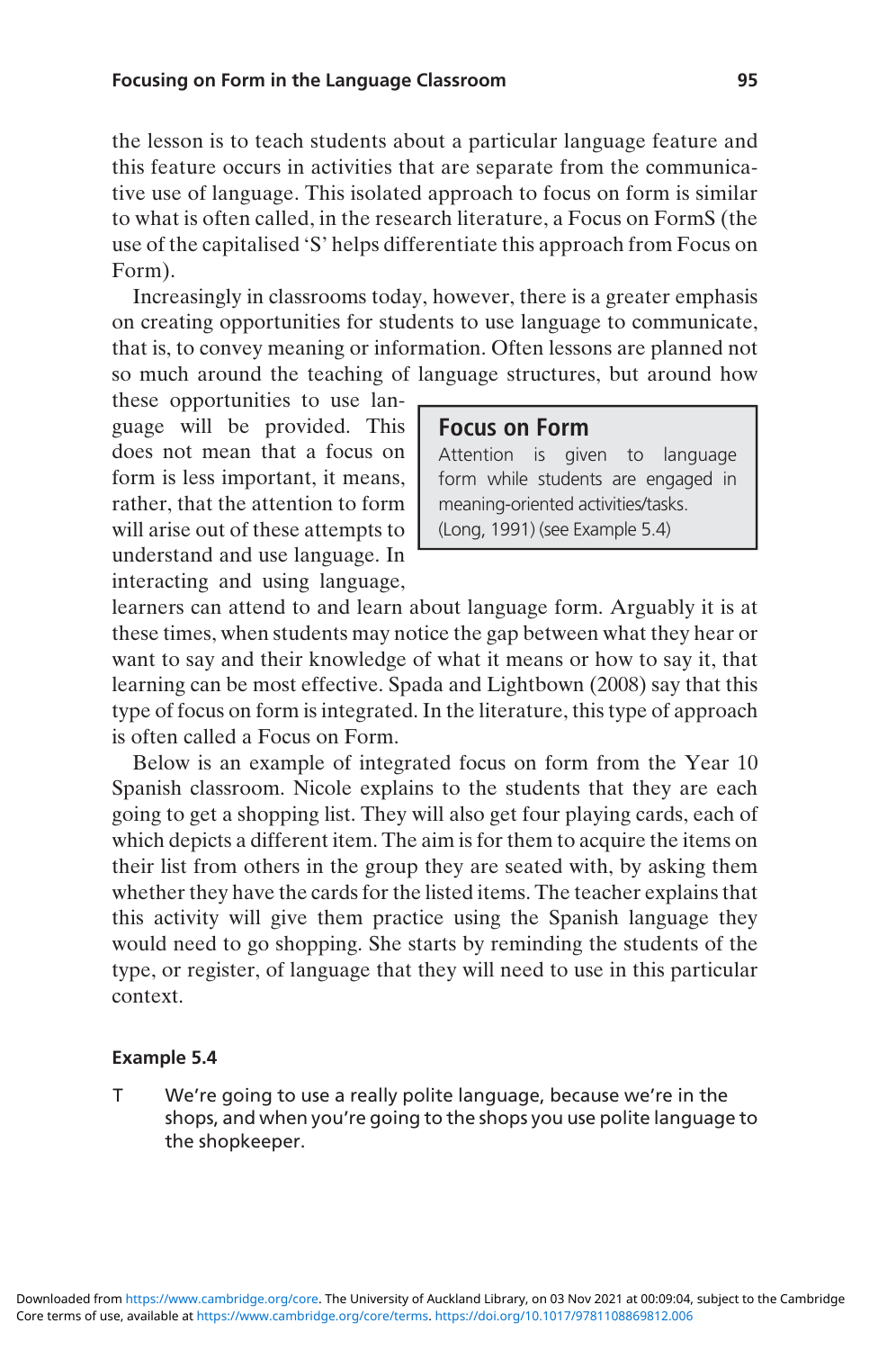Nicole then reminds the students of some of the phrases that they might find useful in performing this activity. These include: 'Tiene usted ...?' (Do you have ...?), 'Necesito' (I need) and 'Déme' (Give me).

She then gives some information about 'déme':

This is actually the high-level 'you' form. This is 'give me', we're using the formal 'you'; it is polite in Spanish.

In this example she is reminding students that there are two verb forms when using a command in the singular in Spanish and that in a context where you are shopping (as opposed to amongst friends) you need to use the polite, more formal form. After this reminder, the students play the game that she has set up for them and Nicole goes around the class answering questions, giving help and rewarding students who are speaking Spanish with frijoles (beans) that they can later redeem for prizes.

Why might this sort of attention to language form be particularly useful in helping students acquire language form? Researchers would say that it allows learners to make 'form-meaning mappings'. When students have the opportunity to pay attention to language form in a context where they are actually using the language to communicate something, then they can make a connection between what they want to say and how to say it.

### Form-Meaning Mapping

A connection between a language form and the meaning it encodes (VanPatten et al., 2004). For example, understanding that in English, a verb ending in -ed refers to something that happened in the past.

In this section we have presented two main approaches to focusing on language form: Focus on FormS, where the attention is on 'isolated' or discrete aspects of language; and Focus on Form, where the attention is on aspects of language in the context of meaningful communication. In actual fact, as Spada and Lightbown (2008) point out, these two approaches are not completely distinct but rather at opposite ends of a continuum. There can be a place for both types of attention to form in the classroom (Ellis, 2012), as we will see from examples that we will examine in greater detail below. Teachers may decide to allocate time out of the lesson to explain and focus attention on specific language forms that students might not otherwise notice, followed by opportunities (not necessarily in the same lesson) to use these forms in meaningful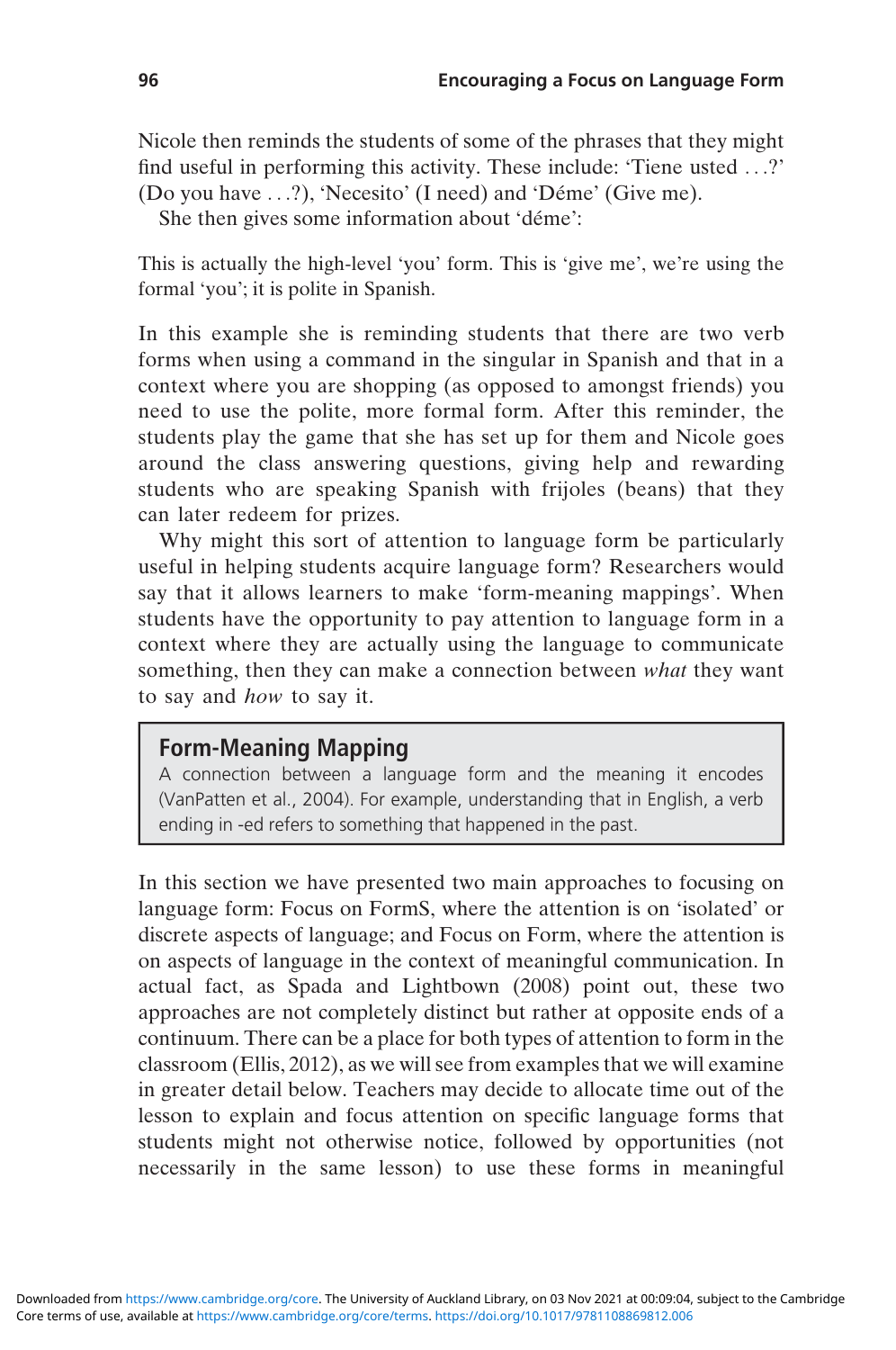communication. There may also be times when either one of these two approaches might be more effective than the other.

One argument, however, against an isolated focus on form (i.e. Focus on FormS) is that it can be demotivating for some students, especially for those who are younger and at the beginning stages of learning. This was highlighted in an interview reported in Erlam and Ellis (2018). A teacher was asked whether she provided isolated explicit instruction about new grammatical structures for her Year 9 students. She commented:

> No I don't. Very rarely. Occasionally I do with Year 9. By midway through the year I start to talk about [grammar] a little bit more, certainly not in the first 6 months ... Because I think it puts them off. I think they need to just enjoy communicating and playing fun games and getting some confidence and opening their mouths.

The students this teacher was talking about were beginner language learners. There would be a greater need for them to understand language structure as they progressed further with the language.

Having established the importance of having a focus on form in the language classroom, in the next part of this chapter we will look at some of the many different ways in which a teacher may do this.

# The Power of Corrective Feedback

In recent years there has been a lot of interest in the research literature on corrective feedback and on the potential for learners to benefit in their learning from this type of focus on form (e.g. Li, 2020; Mackey & Goo, 2007; Russell & Spada, 2006). Example 5.5 is from Jessica's classroom.

### Corrective Feedback

Corrective feedback is given in response to learners' errors. It provides them with information about what is not possible in the target language. It often, but not always, involves providing the correct language form.

(Lyster & Saito, 2010)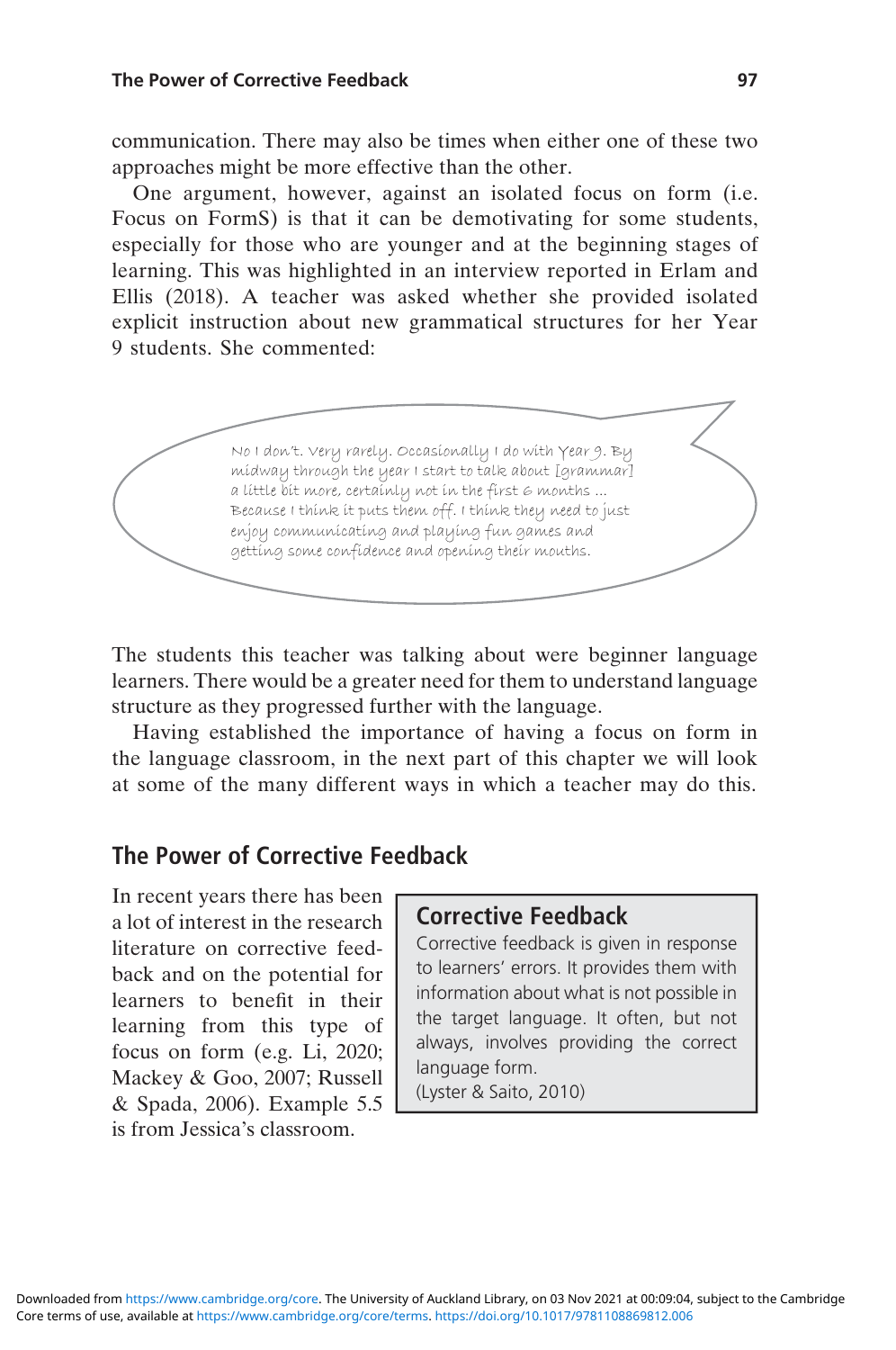|    |                            | <b>Translation</b>                                   | Explanation                 |
|----|----------------------------|------------------------------------------------------|-----------------------------|
|    |                            | Chanelle Parce qu'elle c'est Because she it's weird. | Chanelle uses two subject   |
|    | bizarre.                   |                                                      | pronouns in this utterance. |
| T. | Elle est bizarre.          | She's weird.                                         | Teacher corrects the error. |
|    | Chanelle Elle est bizarre. | She's weird.                                         | Chanelle repeats the        |
|    |                            |                                                      | correction.                 |

In the above example Chanelle is taking part in a conversation where she has the chance to give her opinion about the singer Lorde. When she makes a mistake, the teacher notices it, corrects it, and Chanelle repeats the correction. The reason that this type of focus on form is considered to be so powerful is that the corrective feedback gives Chanelle the opportunity to notice the gap between what she says and what should be said, and so learn how the language works (see Chapter 4). Researchers claim (e.g. Loewen, 2005) that learning is likely to happen in this type of integrated focus on form where the learner is using language to communicate.

Corrective feedback need not be restricted to something that the teacher does. In Example 5.6, also from Jessica's classroom, we have an instance of a student correcting another student. There has been some concern in the past (e.g. McDonough, 2004) that students may provide incorrect feedback for each other and that this could lead to them learning inaccurate or incorrect language forms. The feedback that the student in Example 5.6 gives is correct and, in actual fact, this might not be as unusual as some have predicted. Erlam and Pimentel-Hellier (2017) examined all the feedback and language help that students gave each other during three lessons in Jessica's classroom and found that out of a total of forty-six instances, in only seven (fifteen per cent) did students receive feedback that was not correct. Another interesting thing to point out about Example 5.6 is that the aspect of language form that is focused on is pronunciation.

### Example 5.6

|     |                                 | <b>Translation</b> | Explanation                      |
|-----|---------------------------------|--------------------|----------------------------------|
| -S1 | Pas de probl/pm/.               | No worries.        | S1 mispronounces <i>problème</i> |
|     |                                 |                    | [problem].                       |
| -S2 | Pas de probl/ $\varepsilon$ m/. | No worries.        | S2 corrects the error.           |

Erlam and Pimentel-Hellier (2017) suggest that one really positive aspect of teaching languages to adolescents is that they may be more prepared to correct one another when they make errors than, say, the adult learner who is perhaps less willing to want to appear more expert than their fellow classmates (Philp, Walter, & Basturkmen, 2010). This

Example 5.5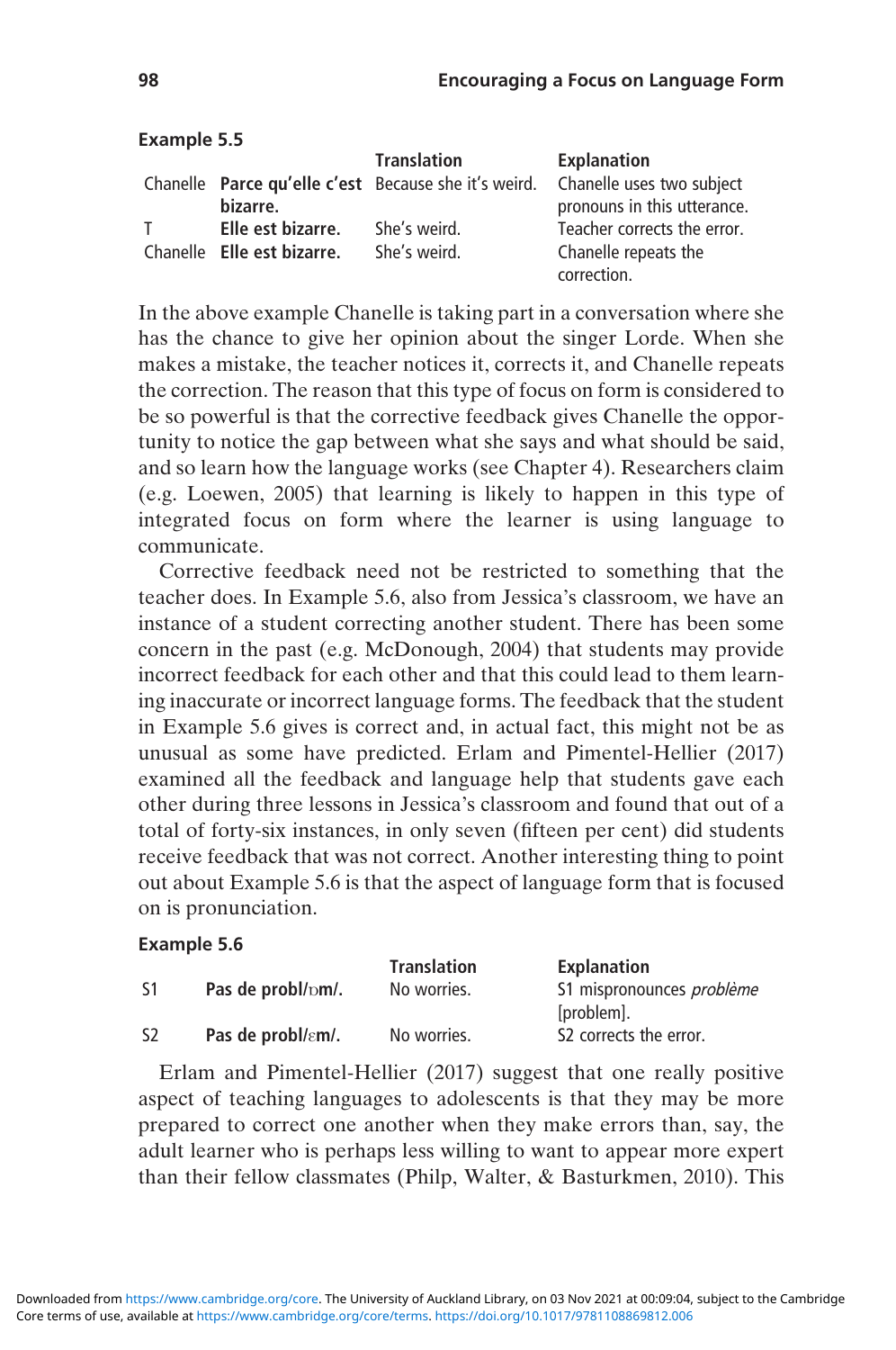would appear to be the case especially in classrooms where adolescents have spent a lot of time together and know each other well.

In both Examples 5.5 and 5.6, the focus on form was what we would call 'reactive' in that it was in response to an error that had already taken place. It also involved an exchange that was directed, in each case, to one student only. In the following example Jessica decides during a lesson to briefly take time out to deal with a language feature that she had not previously intended to focus on, but that she decided during the lesson it would be advantageous to do so. This is because she has noticed a gap in the students' knowledge; that is, that they don't know the word in French to use to refer to a 'sportswoman'. She therefore decides to give them some feedback to help with this, during a task, with the attention of the whole class. (This lesson is explained in greater detail in Chapter 6.)

#### Example 5.7

| Τ               | Now I just wanted, I just heard one<br>thing and I also saw it in the marking<br>that I did. When you talk about un<br>sportif préféré are you talking about<br>a sport or a sportsman? | <b>Translation</b>                                                                                                                                         | Comment<br>The teachers'<br>reason for<br>stopping the<br>class seems<br>to be that                         |
|-----------------|-----------------------------------------------------------------------------------------------------------------------------------------------------------------------------------------|------------------------------------------------------------------------------------------------------------------------------------------------------------|-------------------------------------------------------------------------------------------------------------|
| <b>Students</b> | Sportsman.                                                                                                                                                                              |                                                                                                                                                            | she realises<br>that students                                                                               |
| Т               | Sportsman so maintenant dites-moi<br>mon sportif préféré.<br>Comment faire ça avec la<br>version feminine, mon sportif pour<br>un garçon, ma                                            | Sportsman so now<br>tell me, my<br>favourite<br>sportsman.<br>How do you put<br>that in the<br>feminine form<br>'mon sportif' for a<br>male, 'ma $\dots$ ' | know the<br>word for<br>sportsperson<br>in French<br>when<br>referring to a<br>male, but not<br>the form to |
| S               | ma                                                                                                                                                                                      | my                                                                                                                                                         | use when<br>talking about                                                                                   |
| T               | sport <i>ive</i> pour une fille, oui.                                                                                                                                                   | 'Sportive' for a<br>female, yes                                                                                                                            | a woman.                                                                                                    |

In Example 5.7, the feedback that Jessica gives in response to noticing that students are making errors because they don't know how to use the word for 'sportswoman' in French, is very similar to an explanation. In the next section, we will look at explanations in more detail and at how they can be used to focus learner attention on language form.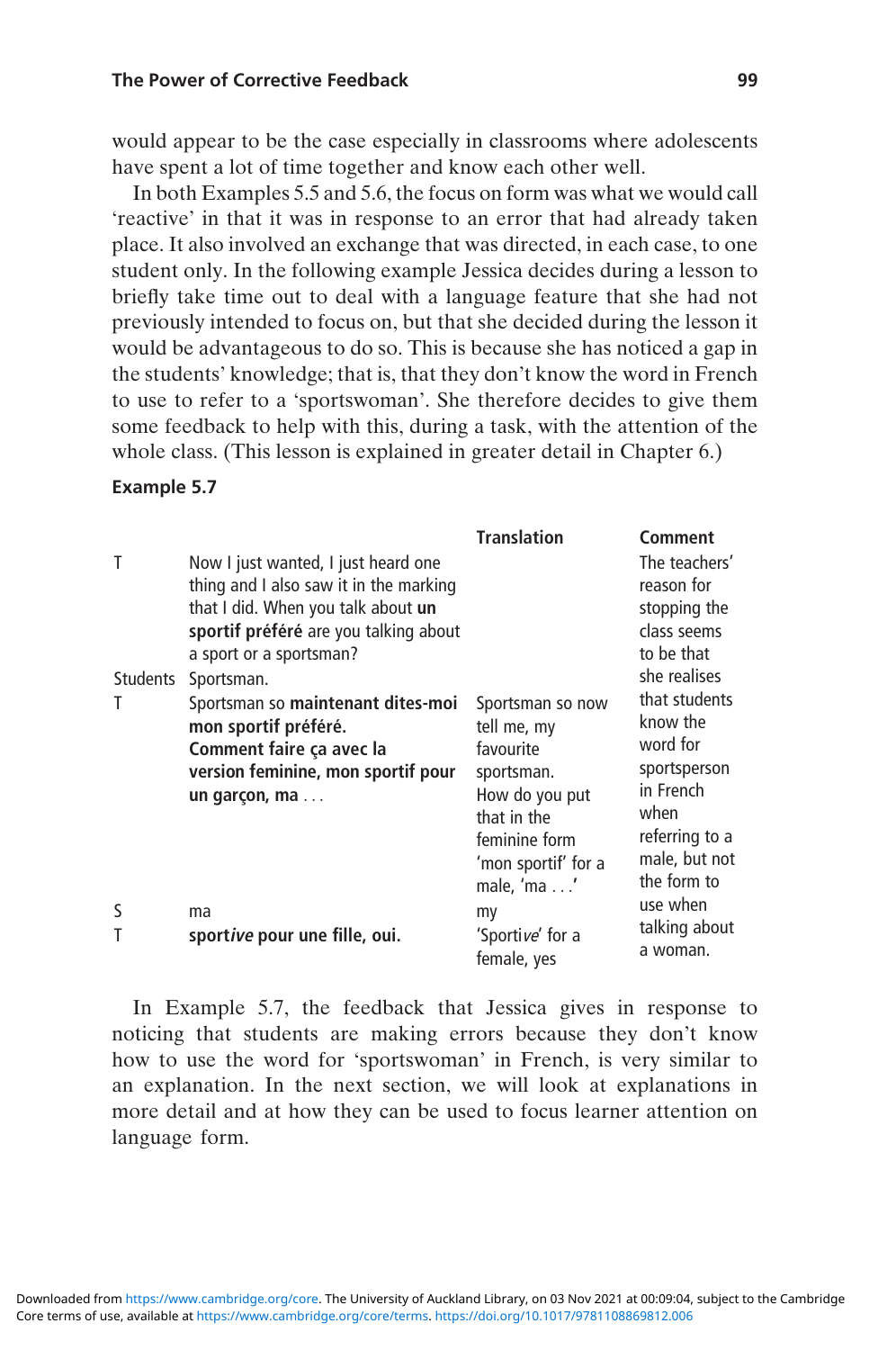# Giving Explanations and Rules

Explanations aim to help students understand specific aspects of language. One issue that teachers may have to think about is how much metalanguage to use when giving explanations, that is, how many technical terms to use in talking about language. Learners can be given explanations in simple, non-technical language, and in fact, there is evidence to suggest that this is how they may best remember them (Elder, Erlam, & Philp, 2007). In the example given below, Jessica gives an explanation that will help her students understand how they might extend and develop their ideas, going beyond giving just simple answers to questions they are asked. However, notice that rather than using technical language like 'conjunctions' or 'text connectors', she uses the simpler term 'developing words'. Another interesting feature to notice with this example is that, rather than just telling students what the options are, Jessica tries to elicit these from the students themselves.

### Example 5.8

| Τ         | one thing that you will need to do in<br>your assessment is to, um, think about<br>how to develop [your ideas]. What are<br>some developing words? |                                          |
|-----------|----------------------------------------------------------------------------------------------------------------------------------------------------|------------------------------------------|
| Charlotte | Mais                                                                                                                                               | But                                      |
| Τ         | <b>Mais,</b> $\dots$ what might you follow <b>mais</b><br>with? Mais?                                                                              | But $[\dots]$                            |
| S         | Je n'aime pas                                                                                                                                      | I don't like                             |
| Τ         | Mais, je n'aime pas, exactement, oui.<br>What are some other developing<br>words? $\ldots$                                                         | But, I don't like,<br>exactly, yes. $[]$ |
| S         | Aussi.                                                                                                                                             | Also.                                    |
| T         | Aussi is a good one, oui, bien. What are<br>some other developing words?                                                                           | Also is a good one,<br>yes, good. $[]$   |
| S         | Parce que.                                                                                                                                         | Because.                                 |
| T         | Parce que<br>(pause)<br>uh hum. So you make yourself more<br>interesting by developing what you're<br>saying,                                      | <b>Because</b>                           |

In this example, it was Jessica, the teacher, who initiated the explanation and language focus. However, explanations are not always teacherinitiated. In Example 5.9 it is the student who asks for an explanation and so initiates a focus on language. We would argue that the potential for the student to learn from this brief focus in Example 5.9 is high, because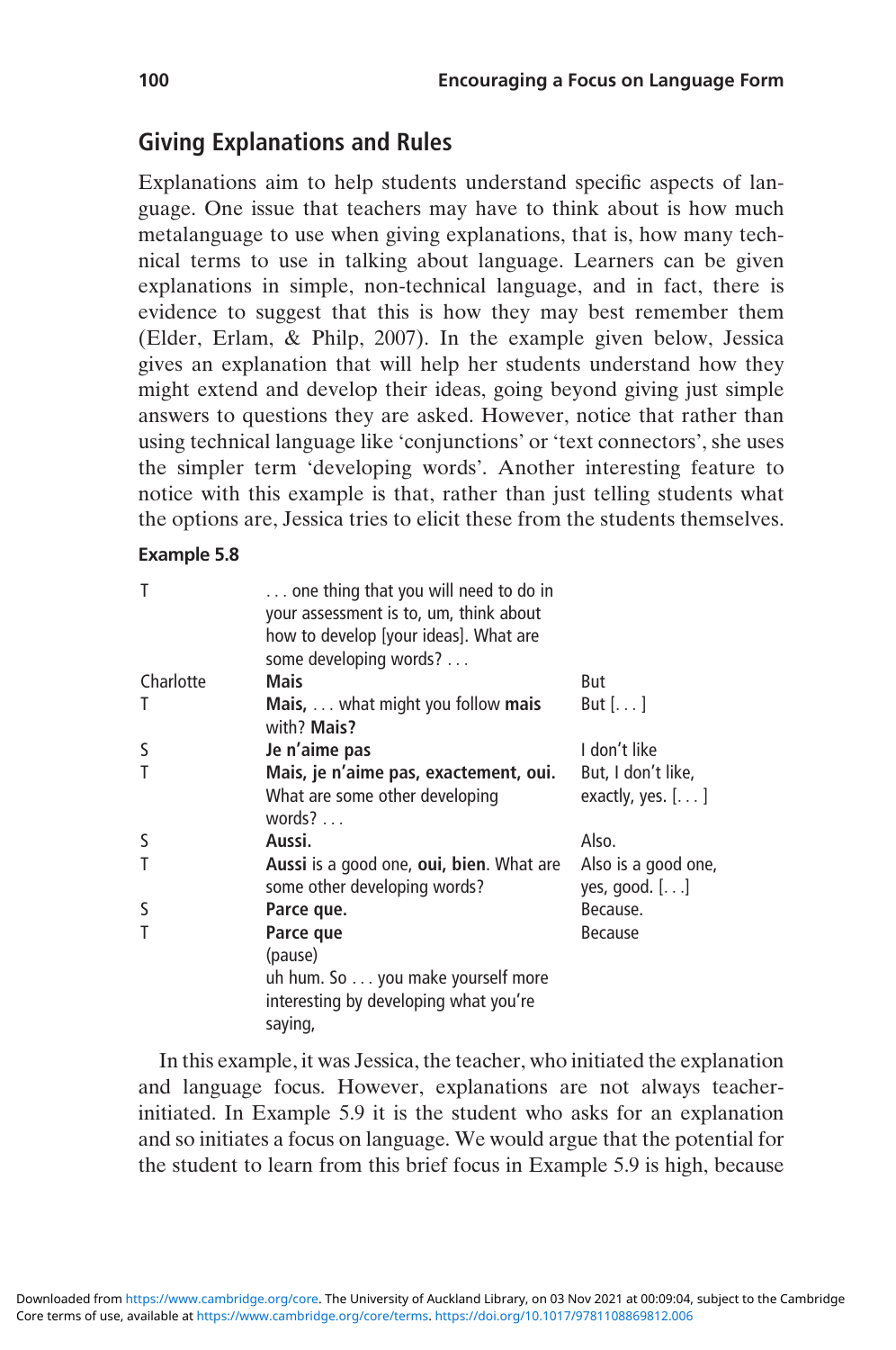they have noticed that they don't know this particular form that is essential for what they want to communicate (e.g. Swain, 2005; Gass, 1997). That is, they have noticed the gap between what they want to say and can say (see Chapter 4). This is another example of integrated focus on form because it occurs in a context where the student is focused on conveying meaning.

### Example 5.9

|   |                                                                                                 | <b>Translation</b>                        | Comment                                                                                                                                                            |
|---|-------------------------------------------------------------------------------------------------|-------------------------------------------|--------------------------------------------------------------------------------------------------------------------------------------------------------------------|
| S | Is reading 'livres'?                                                                            | Is reading 'livres'?                      | The student is<br>asking if the word<br>for reading is the<br>same as the word<br>for books.                                                                       |
| Т | Ah livres, les livres sont                                                                      | Ah livres, livres are                     |                                                                                                                                                                    |
|   | des books, oui. Mais lire,                                                                      | books, yes. But to read, if               |                                                                                                                                                                    |
|   | si tu veux dire I like<br>reading, lire.                                                        | you want to say I like<br>reading, 'lire' |                                                                                                                                                                    |
| S | I know                                                                                          |                                           |                                                                                                                                                                    |
| T | read                                                                                            |                                           |                                                                                                                                                                    |
| S | I know                                                                                          |                                           |                                                                                                                                                                    |
| T | Les livres, so they're<br>linked – which is funny<br>'cause in English they're<br>not are they? |                                           | Jessica helps the<br>student to see that<br>the word for read<br>and book are<br>lexically related in<br>French (lire, livre),<br>while they aren't in<br>English. |

Something else to notice in Example 5.9 is that Jessica makes a comparison for her student between the English and French. Comparing language features between either a learner's first language, or another language which they know, and the language that they are learning is one way of drawing attention to and explaining how language 'works'. As we saw at the beginning of this chapter, it is a way of developing learners' metalinguistic awareness.

Giving explanations can include helping students understand rules about language. We have an example below, in Figure 5.1, from a Year 11 Japanese language classroom. The teacher, Shona, wants her students to learn the rule for 'before' sentences in Japanese. However, Shona has designed the activity so that the students have to induce, or work out for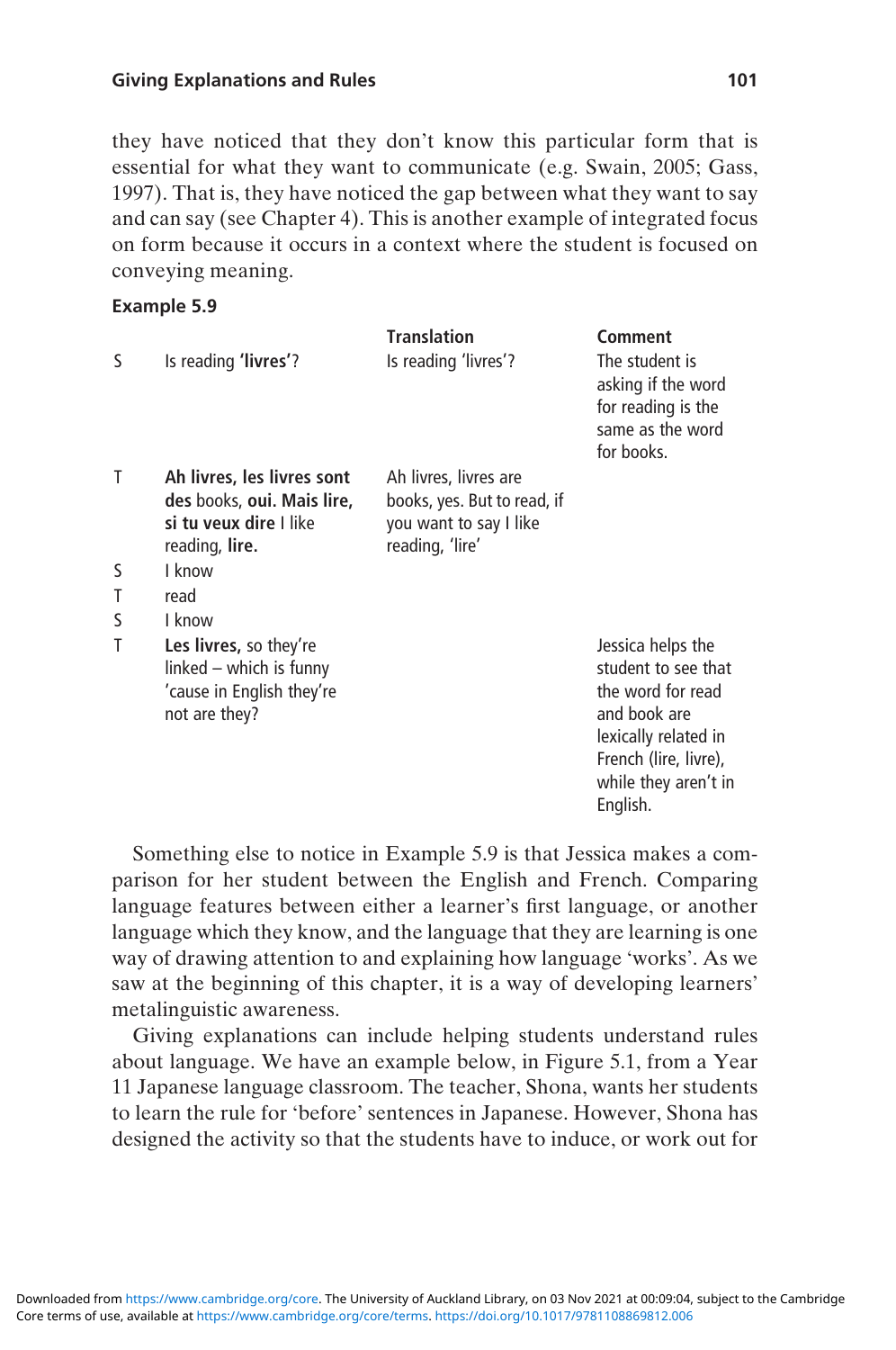themselves, what the pattern is. She has given students the following instructions for how to do this activity:

#### Before Sentences Starter Sheet

You need to translate these sentences into English according to what you think makes the best sense. Each sentence is a 'before' sentence. Once you have translated the sentences, see if you can figure out the formula for this structure, and write a sentence of your own with its appropriate translation.

The formula is ...

Notice that, in the exercise in Figure 5.1, the students first had to translate the 'before sentences' into English. In translating these sentences, the students would realise that in Japanese you need to mention the action that you 'did before' last. So, for example, the second sentence is translated as 'Before I go to school, I brush my teeth' but it actually reads, in the Japanese, something like: 'go to school before brush my teeth'. In Figure 5.2, we have one student's version of the rule that she wrote in her book after completing the exercise shown in Figure 5.1.

In deciding to have her students work this rule or pattern out for themselves, Shona took an inductive approach. She may have felt that it was likely

that they would learn it more effectively than if she took a deductive approach and just told them what the rule/pattern was. It is generally believed that 'people learn more by doing things themselves rather than being told about them' (Scrivener, 2005, p. 3). This approach also fits with the 'levels of processing' hypothesis (Craik & Lockhart, 1972).

## Levels of Processing Hypothesis

The most important factor in learning is the quality of mental activity in the mind of the learner at the moment that learning takes place. (Craik & Lockhart, 1972)

1. シャワーを あびる まえに おきます。 2. 学校に いく まえに はを みがきます。 3. ばんごはんを たべる まえに スポーツを します。 4. テレビを みる まえに しゅくだいを します。

Figure 5.1 Worksheet from Year 11 Japanese classroom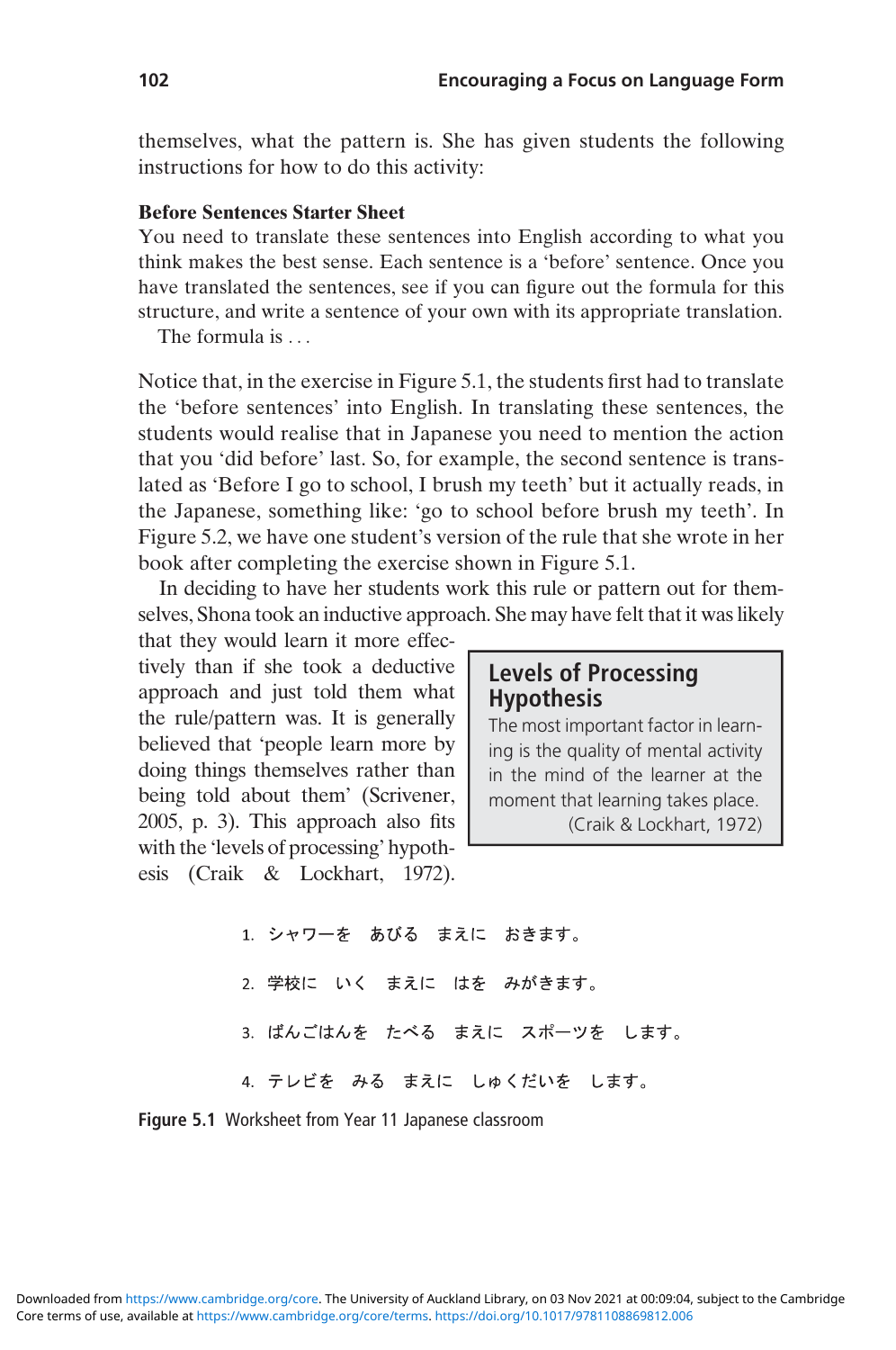Before: verb - verbs must be in the plain form. ZZ IC... 18 Betore/doing verb <u>renb - in plain form)</u>  $.13.6$ まえ (C LBC before eaching

Figure 5.2 Student's written version of the rule for 'before' sentences

Having to think about and analyse language is likely to lead to deeper processing than just being told about it. It is for this reason that Annabel says she takes an inductive approach to teaching grammar. Annabel is a teacher of Year 11 Chinese students in a co-educational private school.

I would get them to look at sentences and notice stuff first and then maybe come up with their own formula for a sentence. I won't just say, 'this is how you do [it] and away you go'. But I get them to think about it themselves, if they come up with it themselves they can better remember it and deeply understand it.

One possible disadvantage of an inductive approach, however, is that students may not induce or 'get' the rule at all, or they may induce it incorrectly. A solution is for teachers to give the rule or pattern at the end of the lesson where students have had time to try and establish it for themselves. In fact, Shona's students were told that when they had completed the 'Before Sentences Starter sheet', they had to explain to Shona 'how before sentences are formed'. It is easy to imagine that, if a student had induced the incorrect rule/pattern, Shona would help them establish what the correct one was.

There may be a place for both deductive and inductive approaches to focus on form in the language classroom (Ellis, 2006). In fact, these approaches are not completely distinct but exist at opposite ends of a continuum. Simple rules that are not too difficult for students to work out may be best taught inductively (as in the example seen in Shona's classroom in which students were able to correctly establish the rule for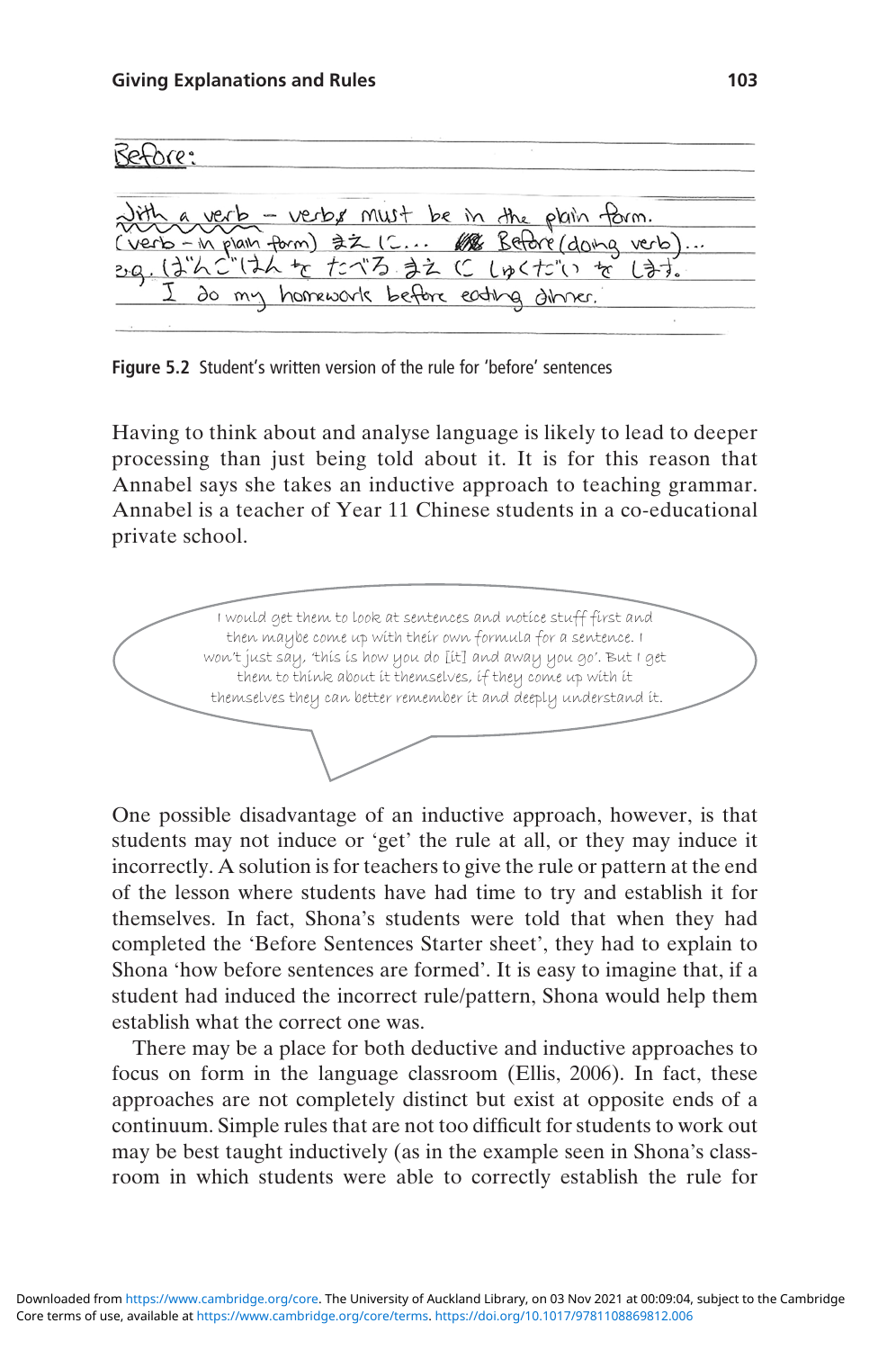'Before sentences' in Japanese). Complex rules and those features that are non-salient (not obvious) may be best taught deductively. That way the teacher can explicitly draw learners' attention to connections between form and meaning. Individual learner differences may also need to be taken into consideration when making decisions about how to approach teaching features of language. Learners who are more skilled in grammatical analysis (for example, students who may already be familiar with a language other than their first language) may benefit more from an inductive approach than those who are less skilled or who have specific learning differences (see Chapter 2).

The type of language exercise that students worked at as they completed the 'Before Sentences Starter Sheet' (see Figure 5.1) looks like an example of an isolated type of focus on form (i.e. Focus on FormS). This is because it would seem that students worked at this exercise in a context where they were not using the language communicatively (Spada & Lightbown, 2008). However, this is not entirely the case. Shona's students were busy solving a murder mystery and, in order to be able to understand and establish a timeline of events leading to the murder, they had to learn about 'Before sentences'. In other words, they had a real reason to need to know this language. We will look, below, at some other ways that Shona and other teachers have created exercises that helped students understand and learn about different aspects of the language and that were also motivating.

### A Focus on Learning Vocabulary

The language-focused learning strand of a language curriculum must allocate time for deliberate attention to learning vocabulary (Nation, 2011), as well as to other language features. In classes that we observed, we saw teachers making time for this. In one beginner Japanese classroom, we saw the teacher starting the lesson with revision and the learning of katakana symbols, holding up cards and asking the Year 10 students to name the symbols. At the end of this same lesson, she again made time for students to test each other in pairs, using coloured cards. On the back of each card there was a mnemonic or an explanation of each katakana symbol aimed to help learners remember it. For example, to help them remember the katakana symbol for 'ku', the students were given the mnemonic 'ku' for 'kuchi' (or mouth) with a picture on the reverse of a card to help them think of a mouth from a side profile talking (see Figure 5.3). Interestingly, when we asked students what they enjoyed about this lesson, a number said that the katakana practice was a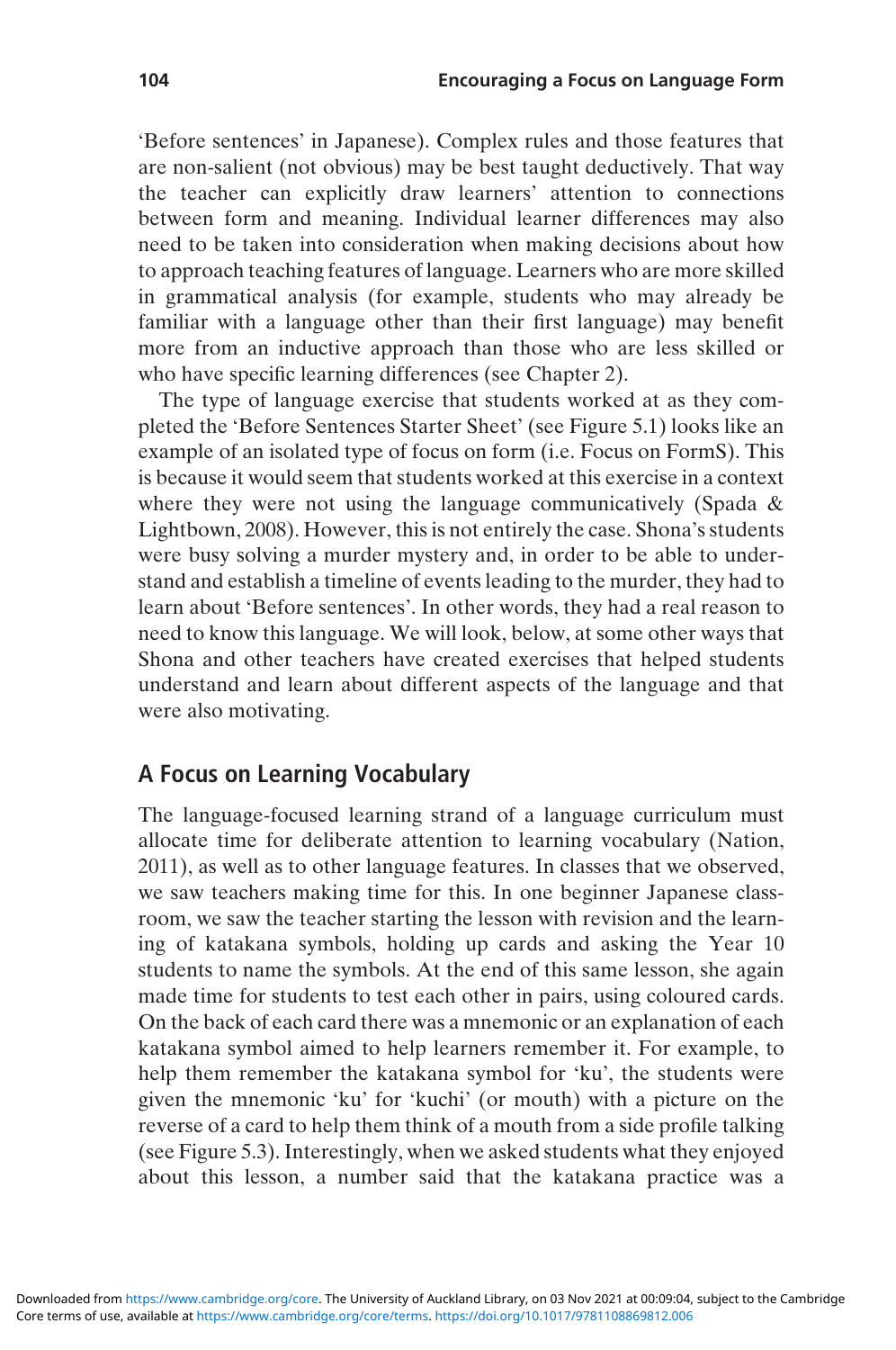

Figure 5.3 A card with the katakana symbol for 'ku'

Grab a set of flashcards from the Police Chief.

Create a table in your book with four columns and twenty-one rows under the heading 'Daily Routine Verbs'. Label the top of each column with the following:

English,  $\pm \pm$  form, verb type (ichidan, godan, irregular) and plain form.

Complete the table using the flashcards. Beware the ninja verbs that look like godan verbs but are actually ichidan ones – they are clearly marked.

Figure 5.4 Japanese classifying exercise<sup>1</sup>

highlight of the lesson for them. We wondered if, in particular, they enjoyed the competitive nature of it, seeing who could name the most symbols correctly.

In Shona's classroom, we saw students extending their knowledge of vocabulary. They had learnt, using word cards, a series of common daily routine verbs such as to talk, wash, shower, and so on (see Figure 5.5). In order to be able to use these verbs correctly they had to learn what type of verbs they were, so that they would know how to conjugate them, that is, how to use them with different pronouns and tenses. Shona gave them a classifying exercise (see Figure 5.4 for the instructions the students received) so that they could identify the categories they belonged to, which had implications for how they would be used. This exercise was part of the highly motivating Murder Mystery unit that Shona's students worked at and which we have already referred to. Note that Shona, during this unit, no longer referred to herself as the teacher, she had become the Police Chief.

Figure 5.5 shows an extract from a student's exercise book as this student worked at the exercise in Figure 5.4. When the students had completed the exercise, they worked at another exercise aimed to practise, consolidate, and test their learning (see Figure 5.6).

<sup>&</sup>lt;sup>1</sup> Ichidan and godan verbs are two different verb classifications in Japanese.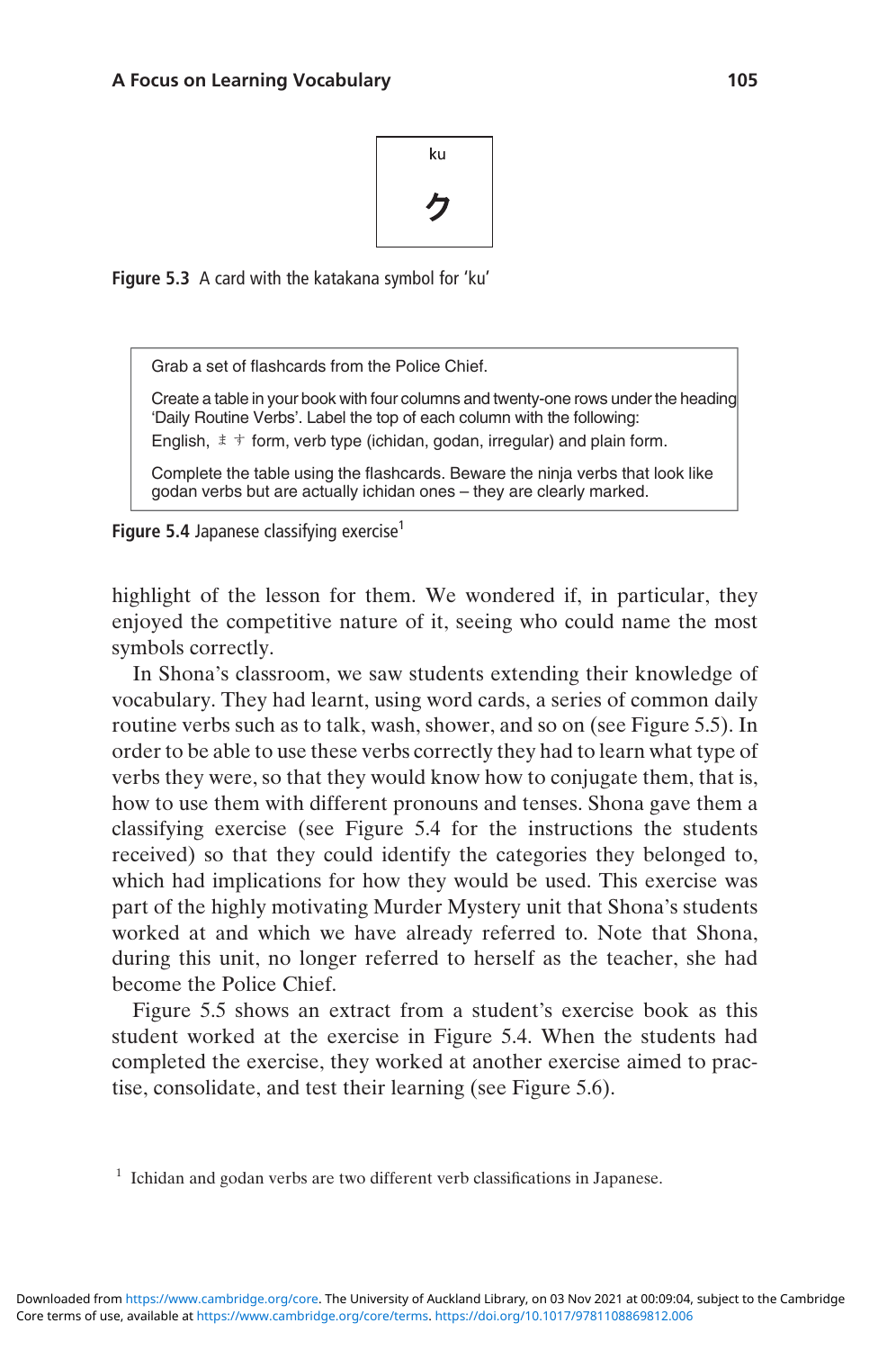| ともだちと はなします              |               | かおを あらいます  | シャワーを あびます         |
|--------------------------|---------------|------------|--------------------|
|                          | 六月二十一日 水曜日    |            | $3.27^{2.3}$       |
| Daily Routine Verbs:     |               |            |                    |
| English                  | ます <b>fam</b> | Verb type  | Plain- <i>Poim</i> |
| $-5$ talk                | はまします         | Godan      | はなす                |
| · To wash                | あらいます         | Godan      | あらう                |
| Tectard log stade to com |               | Territor   | <b>BURB</b>        |
| · To take a              | ンャワーゼ         | Jchidan    | あびろ                |
| shower                   | おびます          | tale and a |                    |
|                          |               |            |                    |

Figure 5.5 Word cards and excerpt of a student's work from classification exercise (Figure 5.4)

Work with your partner to test how well you can turn the verbs on the flashcards into the plain form.

When both of you think you know them, get the Police Chief to test you. Each detective will have to conjugate ten verbs at random and get at least eight correct to be able to move on.

#### Figure 5.6 Testing verb conjugations

Another way to have a focus on language form in the classroom is to have learners complete grammar exercises. There is a risk that grammar exercises could be tedious and demotivating for the adolescent language learner, but we found examples that appeared to be very engaging for these students!

## Exercises to Encourage Students to Understand and Learn Language Form

These examples, and the ones that we will consider below, came from Shona's Japanese classroom where, as we have seen, students were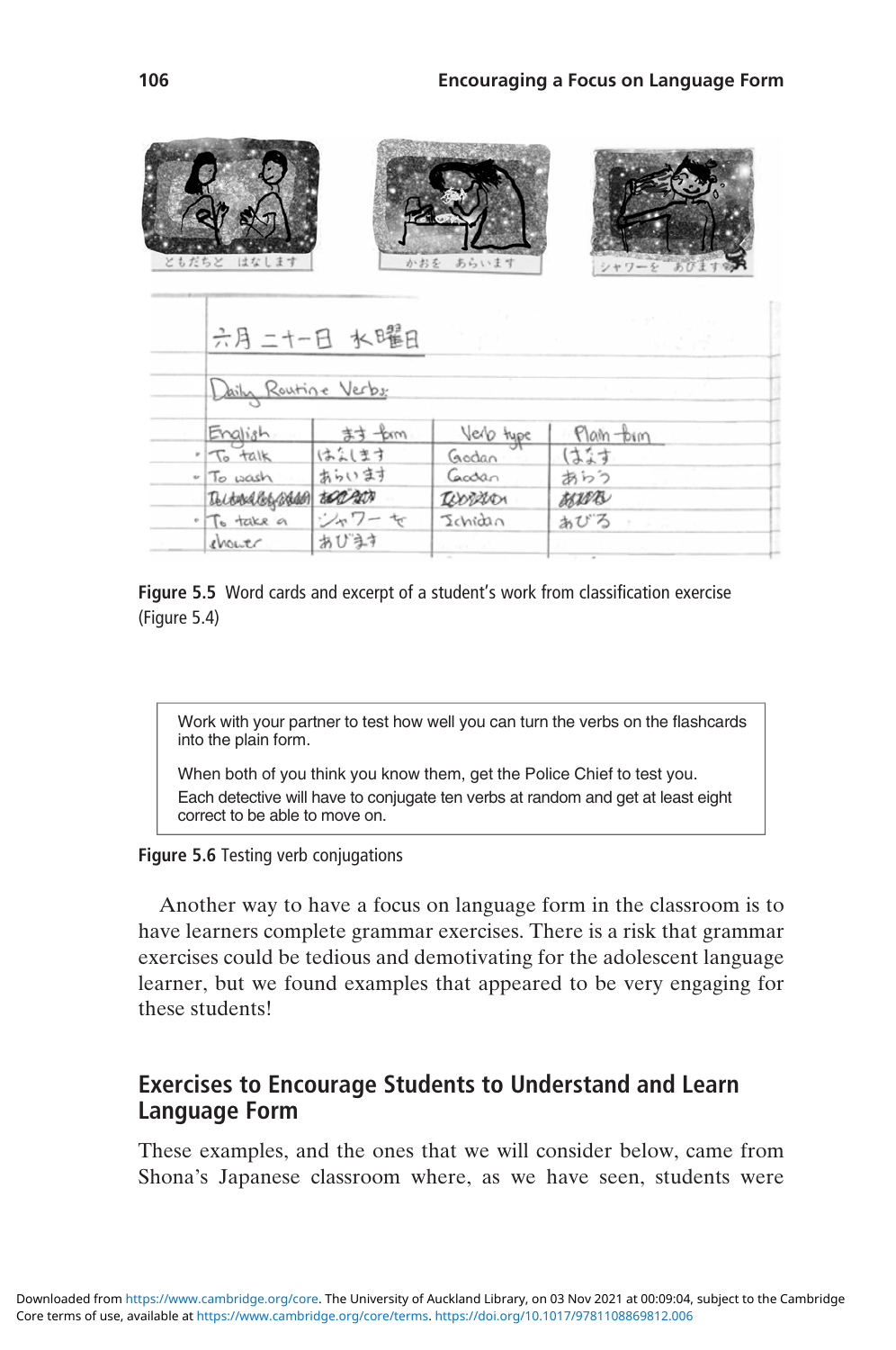working at a series of lessons in a 'Murder Mystery' unit. The ultimate aim of the unit was for the students (referred to as'detectives') to identify who in the school had murdered the deputy principal. Along the way, students had to establish a number of facts, including the identity of the victim, the timeline of events, the motive, and so on. In order to be successful in establishing all the information they needed to be able to solve the Murder Mystery, students had to be introduced to a number of language structures. The grammar practice exercises that students worked at, and which we will look at below, were preceded by explicit grammar explanations to help students understand the specific grammatical features in question. This is important to point out because there is evidence that explicit instruction plus practice leads to learning, but less evidence for the effectiveness of practice alone. For Shona's students, some of the grammar explanations were provided for them on a video which they accessed via their class learning platform. Shona explained:

> They will watch a video, answer questions about the video, and do that, rather than me doing the 'chalk and talk' at the front, which means that they can then work at their own pace.

In Figure 5.1, we saw how Shona's students had to formulate a rule to help them learn about 'Before Sentences' in Japanese. Later, Shona's students completed a 'sentence construction' exercise (Simard & Jean, 2011), to give them lots of practice with these 'Before' sentences. Notice from Figure 5.7, however, that this exercise was in the form of a game.

In order to play this game, students were given a game board and a pile of 'verb' cards (as in Figure 5.5) depicting different actions. It is interesting to notice that, in this game, students would not only be working at formulating sentences. They would also be keen to ensure that their teammates were correct, so they would also be involved in listening to input and in checking that it was correct. If it wasn't correct, the student in question couldn't roll the dice and move forward.

At a later stage of the Murder Mystery unit described above, Shona's students needed to know language used for descriptions, in particular language used to describe clothing, to help them establish the identity of the murder suspects. They were given information about how to talk about what one 'wears', which is complicated in Japanese because different verbs are used, according to where the clothing is worn. The students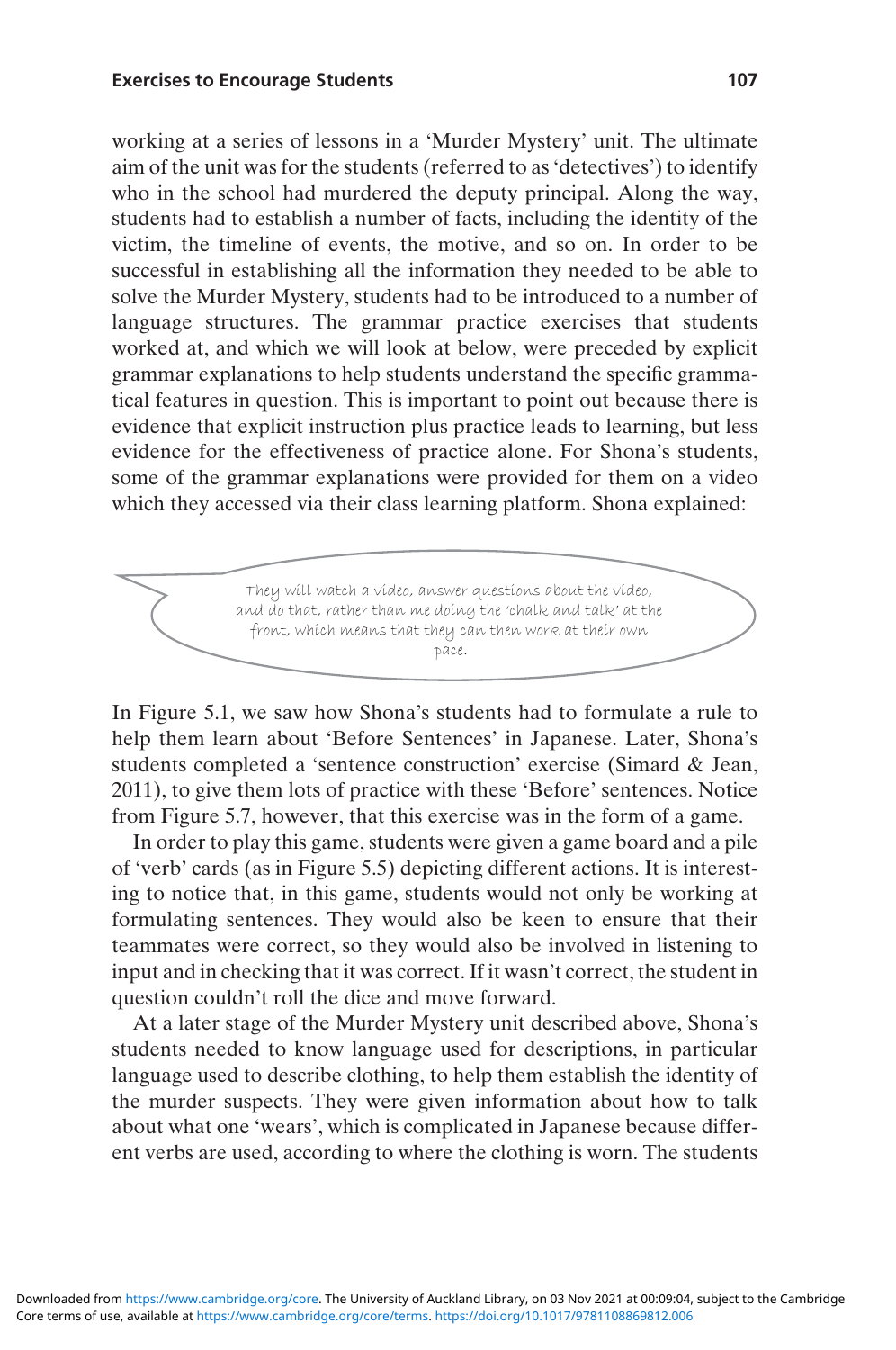```
Before Sentences すごろく
```
すごろく is a Japanese version of Snakes and Ladders.

- This game can be played either as teams or individuals your choice.
- Shuffle all the verb cards and put the pile face down.
- Roll dice or do 'paper, scissors, rock' to see who starts.
- On your turn, roll a dice and move forward that number of squares.
- Turn over the top two cards on the deck and use them to make a 'before sentence'. Say the sentence in both English and Japanese (if you don't feel confident about doing this then work together as a team).
- If you form the sentence correctly, you get to roll the dice and move on your next go. If you form the sentence incorrectly, then on your next go, turn over two more cards and have another try.
- The winner is the person or team who gets to the finish first. Special Squares
- Some squares have instructions already on them. If you land on one of these squares you do the instruction rather than answer a question.

Figure 5.7 The 'Before sentences' game

were given a 'sentence completion' exercise requiring them to provide the missing 'wear' verb in each sentence (Figure 5.8).

In another 'structured output/guided sentence' exercise (see Figure 5.9), Shona gave her students further practice with descriptions, this time encouraging them to write a complete description in Japanese.

It is important to note that these exercises, on their own, might not have been very motivating for students and thus not very effective in terms of promoting learning of the different language forms they targeted. However, in designing a murder mystery unit, Shona ensured that students needed to learn these forms so as to be able to establish who had murdered their deputy principal. We therefore observed Shona's students working conscientiously and enthusiastically at these exercises that otherwise might have been considered dull and boring. This underscores a key point that we want to make in this chapter, which is that learning about language form will be much more effective in a context where students are using this language communicatively (i.e. using it as a tool to find something out or to convey a message).

## What Language to Focus on in the Language Classroom

Teachers may have choices not only in how to focus on language, but also on what aspects of language to focus on. On the other hand, some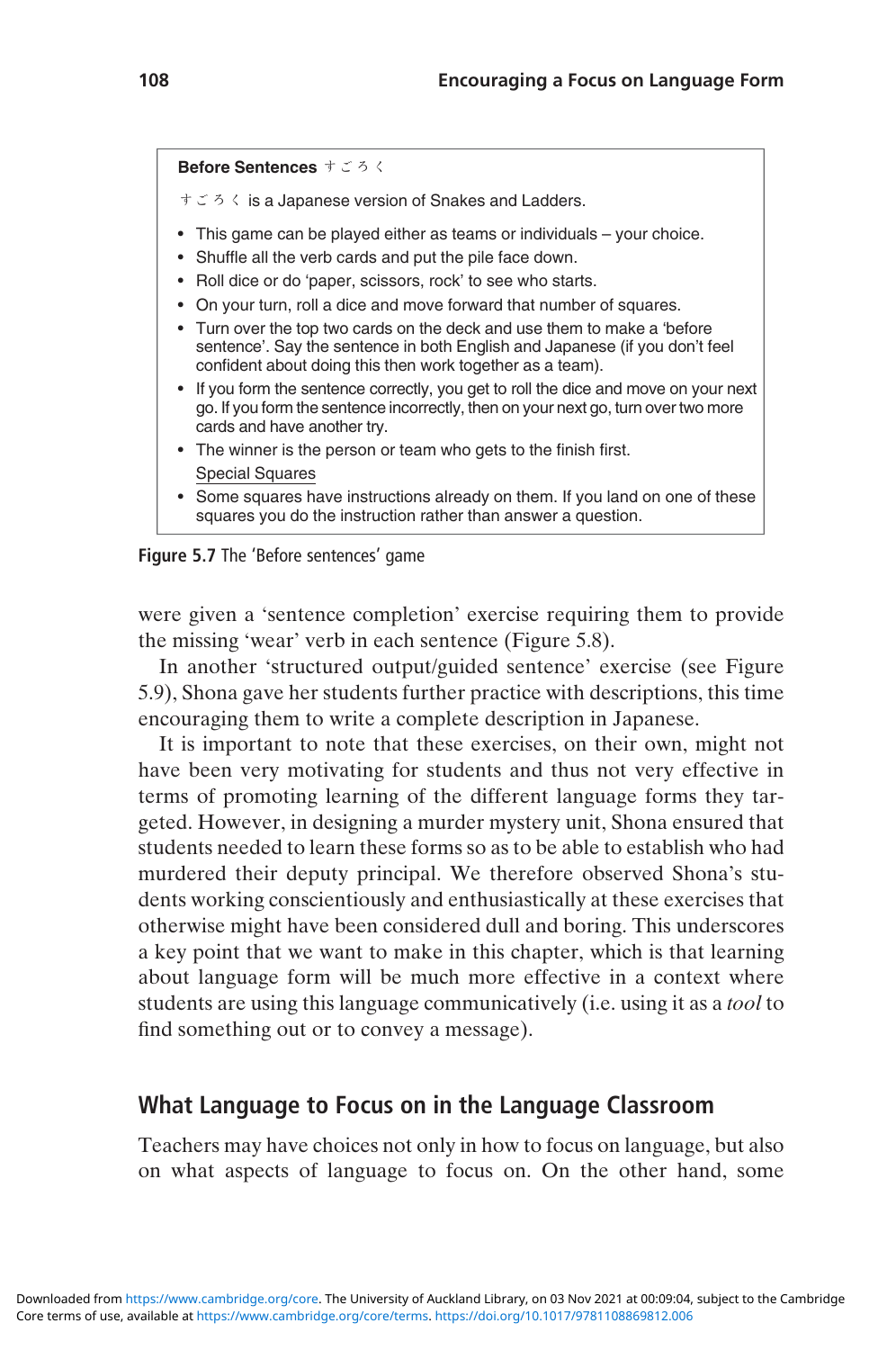#### To Wear

| In Japanese, the verb 'to wear' must specify where the item is worn – on the head,<br>above the waist, or below the waist. There is also another verb to use if the item is a<br>pair of glasses and another for items such as belts and ties. Supply the correct<br>'wear' verb in the following sentences. |         |    |      |  |
|--------------------------------------------------------------------------------------------------------------------------------------------------------------------------------------------------------------------------------------------------------------------------------------------------------------|---------|----|------|--|
| 1.                                                                                                                                                                                                                                                                                                           | ぼうし を   |    | います。 |  |
| 2.                                                                                                                                                                                                                                                                                                           | うわぎ を   |    | います。 |  |
| 3.                                                                                                                                                                                                                                                                                                           | サングラス を |    | います。 |  |
| 4.                                                                                                                                                                                                                                                                                                           | スカーフ を  |    | います。 |  |
| 5.                                                                                                                                                                                                                                                                                                           | スニーカー を |    | います。 |  |
| 6.                                                                                                                                                                                                                                                                                                           | ベルト を   |    | います。 |  |
| OR                                                                                                                                                                                                                                                                                                           | ベルト を   | ッて | います。 |  |
|                                                                                                                                                                                                                                                                                                              |         |    |      |  |

Figure 5.8 Sentence completion exercise

Here is a bullet point description of Kate. Write up a description of her in Japanese using full sentences.

- Tall
- Short, brown hair
- Blue eyes
- Wearing a white shirt, purple skirt, black shoes, green hat, glasses

Figure 5.9 Structured output/guided sentence exercise

teachers may be following a syllabus and so feel that they have less freedom. For those teachers that do have some choice, Nation (2011) says that in making selections about vocabulary, the priority should be words that occur with high frequency in the target language. In terms of language structures, instruction should focus on those which students need in order to be able to use language in the ways they would want to. Ellis (2012) also suggests that it might be best to focus on structures that learners find difficult and on those which are partially acquired, as learners may be developmentally more ready to learn these.

As we have already pointed out, the method of having a focus on language form is another consideration. Some forms are complex and perhaps best learnt incidentally, whereas others which are simpler may be more appropriate for a classroom focus. Whatever the choice of language form is, and whatever the method that the teacher chooses for drawing learner attention to this form, it is important to remember that the effects of language-focused instruction may be more evident over time than straightaway. As we emphasised in Chapter 3 where the focus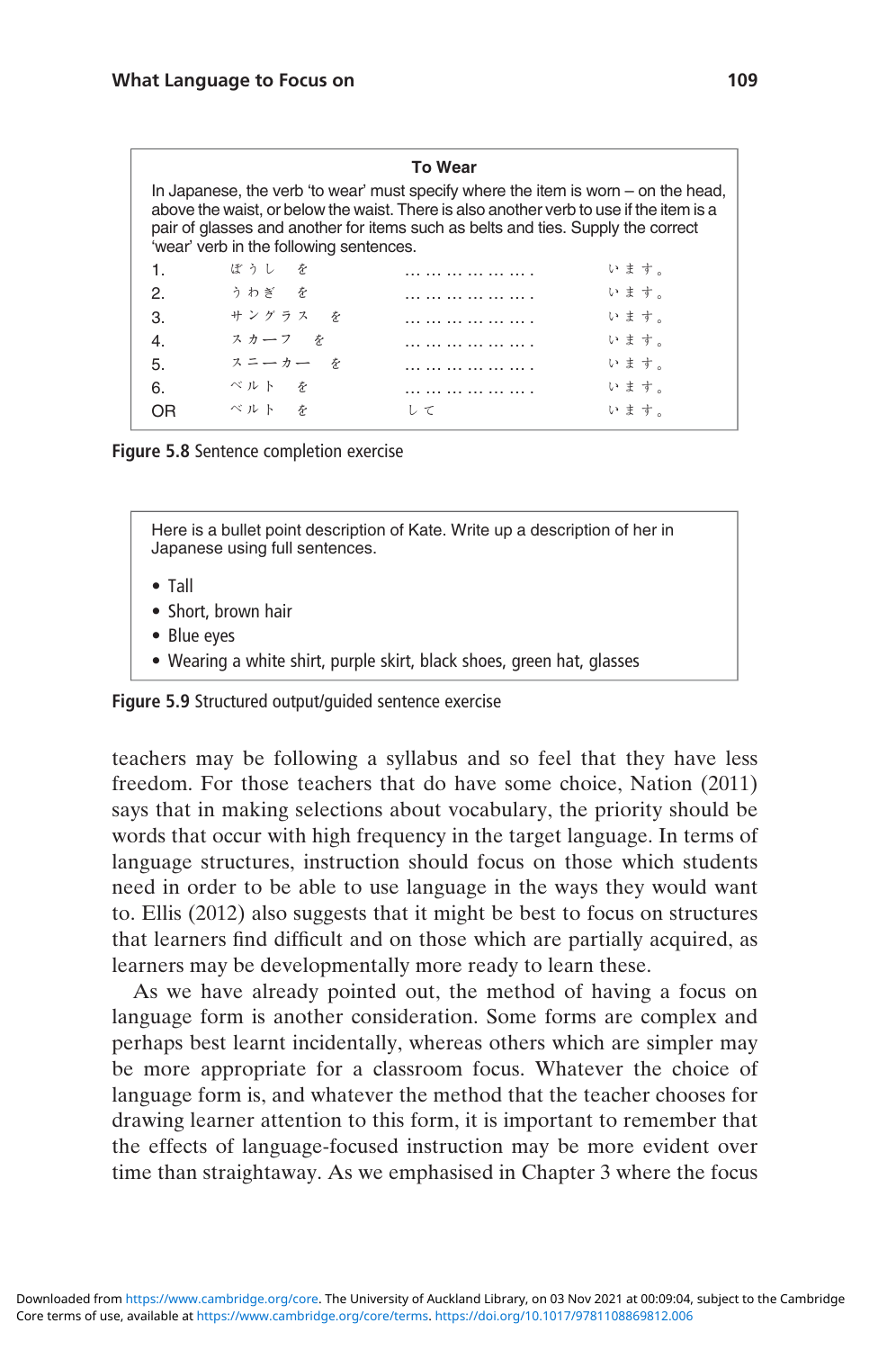was on input, students need continual exposure to language forms in order to acquire them and so that they will be able to use them spontaneously in communication.

Finally, we finish this chapter with two messages of caution, taken from Nation and Macalister (2010). They point out that some language classes need to reduce, rather than increase, the amount of language-focused learning they plan for, so that it takes no more than twenty-five per cent of classroom time. They also point out that language-focused learning must be seen as a support, rather than as a substitute, for learning through meaning-focused activities.

# Summary of This Chapter

In this chapter, we have explored why a focus on language and on language form may be important in the language classroom, especially for the adolescent who becomes increasingly analytic, able to think abstractly and to benefit from explicit teaching.

# Key Points

- Language form includes vocabulary, grammar, pronunciation, register, discourse features, and so on.
- There is evidence that a focus on form speeds up the rate of language learning for the classroom learner.
- A focus on form is more effective in a context where the learner is focused on meaning and on using the language communicatively. This may help learners make form-meaning mappings.
- The corrections and feedback that learners get from each other and from the teacher when they are using language communicatively are a type of focus on form that may be particularly effective for their learning.
- Teachers can take a deductive or an inductive approach to explanations about language. In the latter, learners work out patterns and rules for themselves and the depth of processing involved may foster learning.
- Acquiring the structures and patterns of language takes time and students need large amounts of exposure to them.

# Reflection and Discussion

1 This chapter argues that adolescent learners are particularly able to benefit from opportunities to focus on language form. Why is this? To what extent does your experience with adolescent learners support this idea?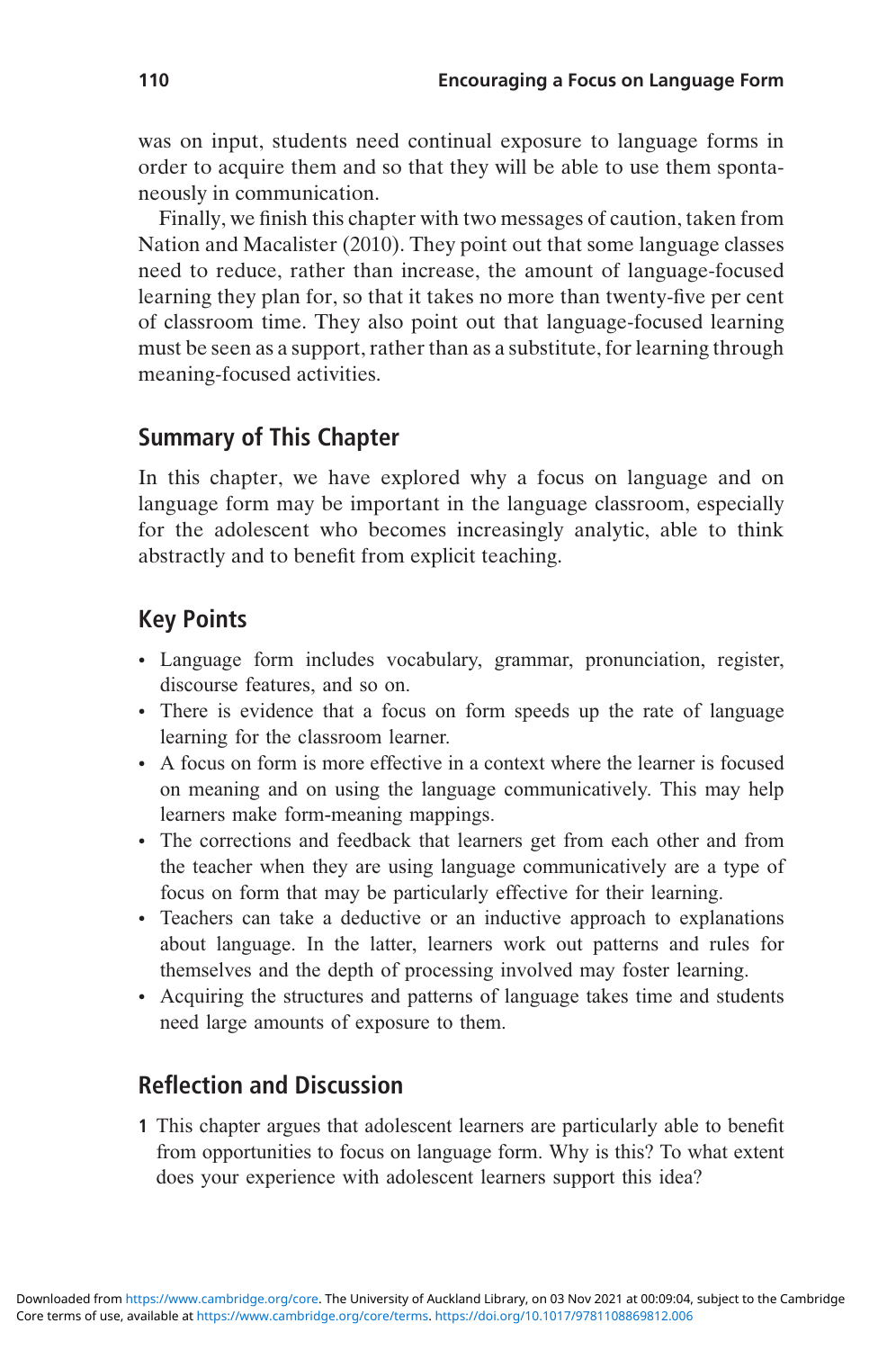- 2 The chapter explains shifts in perspective on the importance of having a focus on form in the classroom. What was/were the prevalent belief(s) in terms of your own language learning experience? What is your perspective now?
- 3 Think of a classroom context you are familiar with. Is the approach more that of Focus on FormS or Focus on Form? What are the advantages/ disadvantages of this approach? And the alternative approach?
- 4 What types of feedback do you give learners when they make errors? What are the benefits/disadvantages of this type of feedback?
- 5 Do you use metalanguage or technical terms when you give students explanations about language? Why or why not? Or, what was the approach taken in your experience of learning a language?
- 6 In your experience as a teacher or language learner, are you more familiar with a deductive or inductive approach to having students establish rules and patterns in language? What are the advantages/disadvantages of each approach? What type of learner may benefit from each?
- 7 How motivated are students you know to work at focus on form exercises? How possible would it be for you to take an approach like Shona did, as described in this chapter?
- 8 What ways as a teacher or learner have you found effective for vocabulary acquisition?
- 9 In a context with which you are familiar, would you say that languagefocused learning is around twenty-five per cent of class time, as Nation (2007) recommends? Discuss/reflect on the amount of focus it receives.

# Further Reading

Erlam, R., and Pimentel-Hellier, M. (2017). Opportunities to attend to language form in the adolescent near-beginner foreign language classroom. Language Awareness, 26(2), 59–77. DOI:10.1080/09658416.2017.1314487

In this study, Erlam and Pimentel-Hellier (2017) set out to investigate to what extent there were opportunities for beginner adolescent learners of French and Spanish to incidentally focus on language form when they were interacting in the target language. In this study they call these opportunities to focus on language form 'language related episodes'.

# For Reflection and Group Discussion

(a) In classroom contexts you are familiar with, to what extent are there: